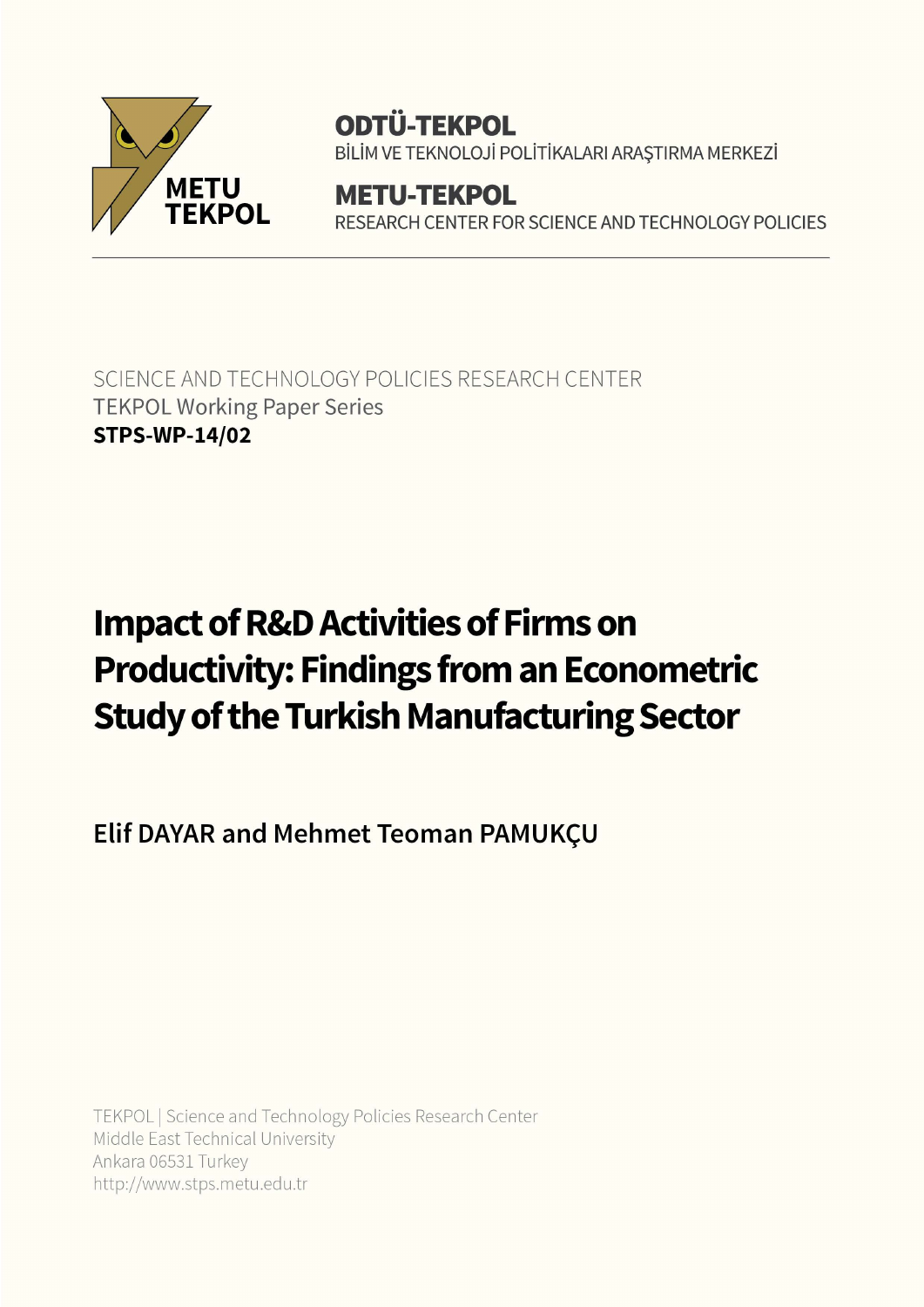**Impact of R&D activities of firms on productivity.** 

## Findings from an econometric study of the Turkish manufacturing sector

By

**Elif DAYAR<sup>1</sup>**

**Mehmet Teoman PAMUKÇU<sup>2</sup>**

<u> 1989 - Johann Stein, markin film yn y breninn y breninn y breninn y breninn y breninn y breninn y breninn y b</u>

<sup>&</sup>lt;sup>1</sup>Department of Economics, Atılım University, 06836, Ankara, Turkey; Email: edayar@atilim.edu.tr.

<sup>&</sup>lt;sup>2</sup> Department of Science and Technology Policy Studies, Graduate School of Social Sciences, Middle East Technical University, MM Building, No: 220, 06531, Ankara, Turkey; Email: pamukcu@metu.edu.tr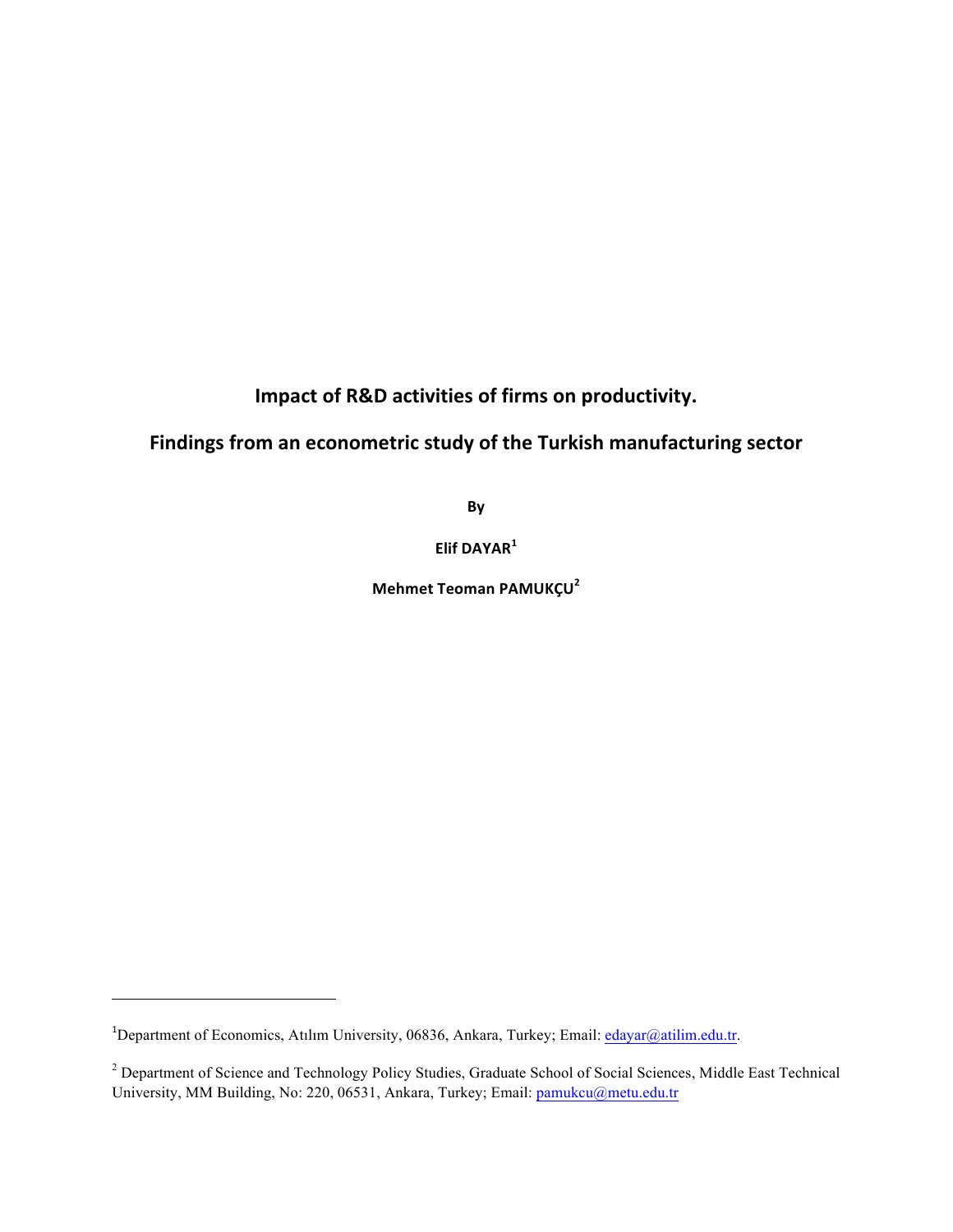### **Impact of R&D activities of firms on productivity.**

## Findings from an econometric study of the Turkish manufacturing sector

#### **Abstract**

In this paper we are investigating the following question for Turkey: "How does the increase in R&D capital stock and how do foreign knowledge spillovers affect labor productivity?" Our sample is composed of R&D performers only, hence the Heckman two stage procedure with the instrumental variables technique for panel data is implemented (Semykina and Wooldridge, 2010). Appropriate instruments are used in regressions for the endogenous variables. Our findings signal that the indigenous efforts of R&D performers and their physical capital stock intensity exert a positive effect on firm-level labor productivity. However, neither foreign ownership nor foreign knowledge spillovers are found to affect R&D performers' labor productivity positively. On the other hand, skill exerts a strong positive impact on productivity, pointing to the significant role of educated staff in R&D performing firms. We can conclude that Turkish R&D performers are dependent on their accumulated physical capital stock intensity and their own R&D efforts when it comes to increasing labor productivity.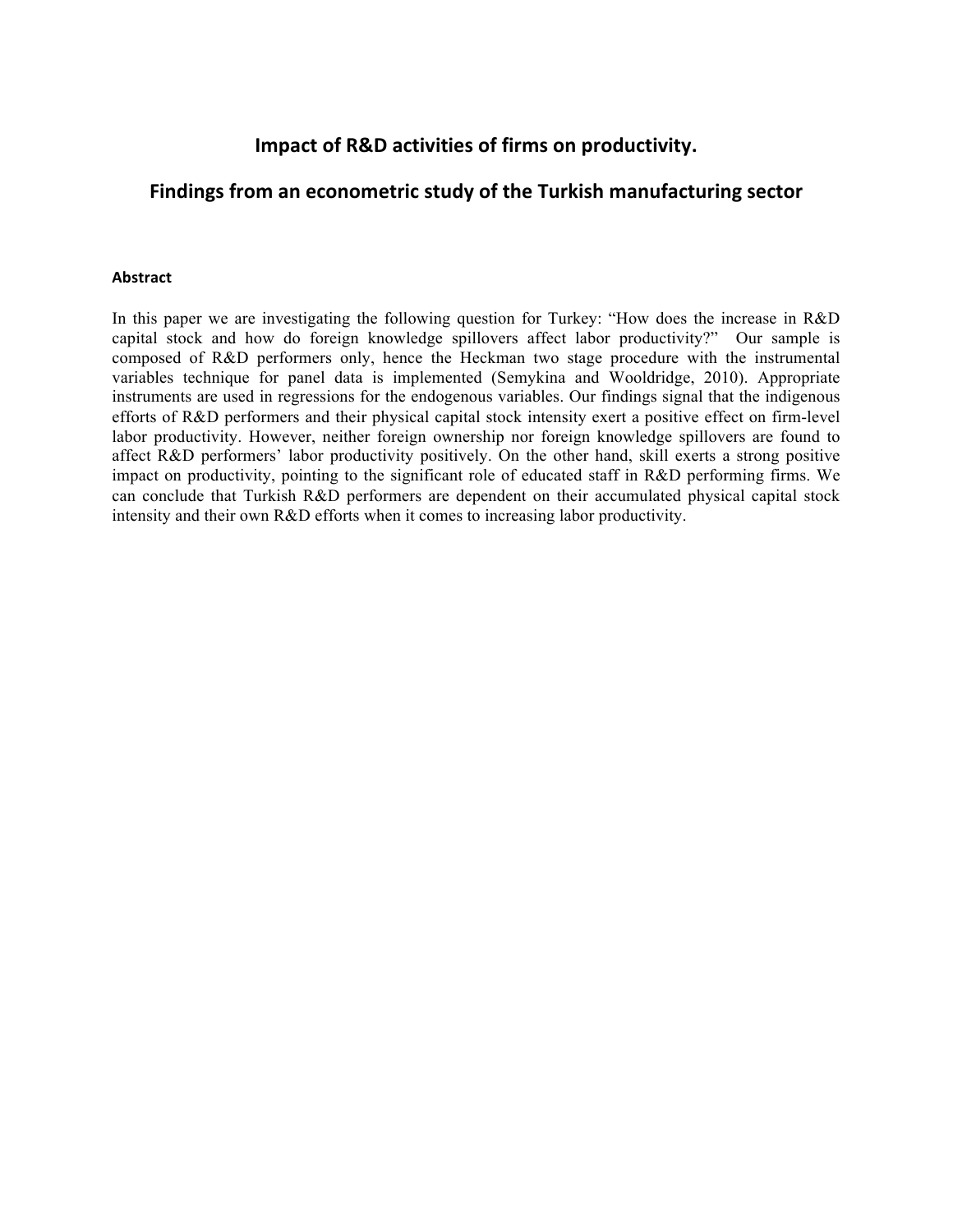#### **1. Introduction**

Today the significant role of R&D activities in the development of economies is accepted by many countries. In order to survive in the tough competition, many firms engage in R&D. They expect a positive impact on their own performance from this rather uncertain and very expensive investment. However due to the non-rival nature of R&D, others who do not conduct R&D also benefit from the knowledge spilling to the environment. Thus many papers on the effect of R&D and productivity take into account both the direct effect and the spillover effects. (Mairesse and Sassenou, 1991, Wieser 2005) It is the goal of this paper to study the effect of R&D on the Turkish manufacturing firms, considering both the direct and indirect effects of R&D activities.

After a brief description of the R&D expenditures in Turkey, a literature review will be presented in section 1.The contribution and the hypothesis will be presented in sections two and three respectively. Empirical model will be presented next. Data cleaning and variables' description will be provided in section five, which will be followed by methodology and the estimation results in sections seven and eight. Finally conclusion will be presented in section 8.

The R&D activities in Turkey have been rising. Depicting the R&D performance of Turkey Figure 1 reveals that while gross domestic expenditure on R&D as a percentage of GDP was as low as 0.37 in 1998, after 2003 it has been increasing and reached 0.73 in 2008.



#### **Figure 1. Gross Domestic Expenditure on R&D in Turkey**

During the same timeframe another interesting development has occured with respect to the R&D expenditures of the business enterprise sector. As presented in Figure 2, since 2004 the R&D expenditures of the business enterprise sector has been rising at the expense of the R&D expenditures of the higher education sector.

Source: Eurostat.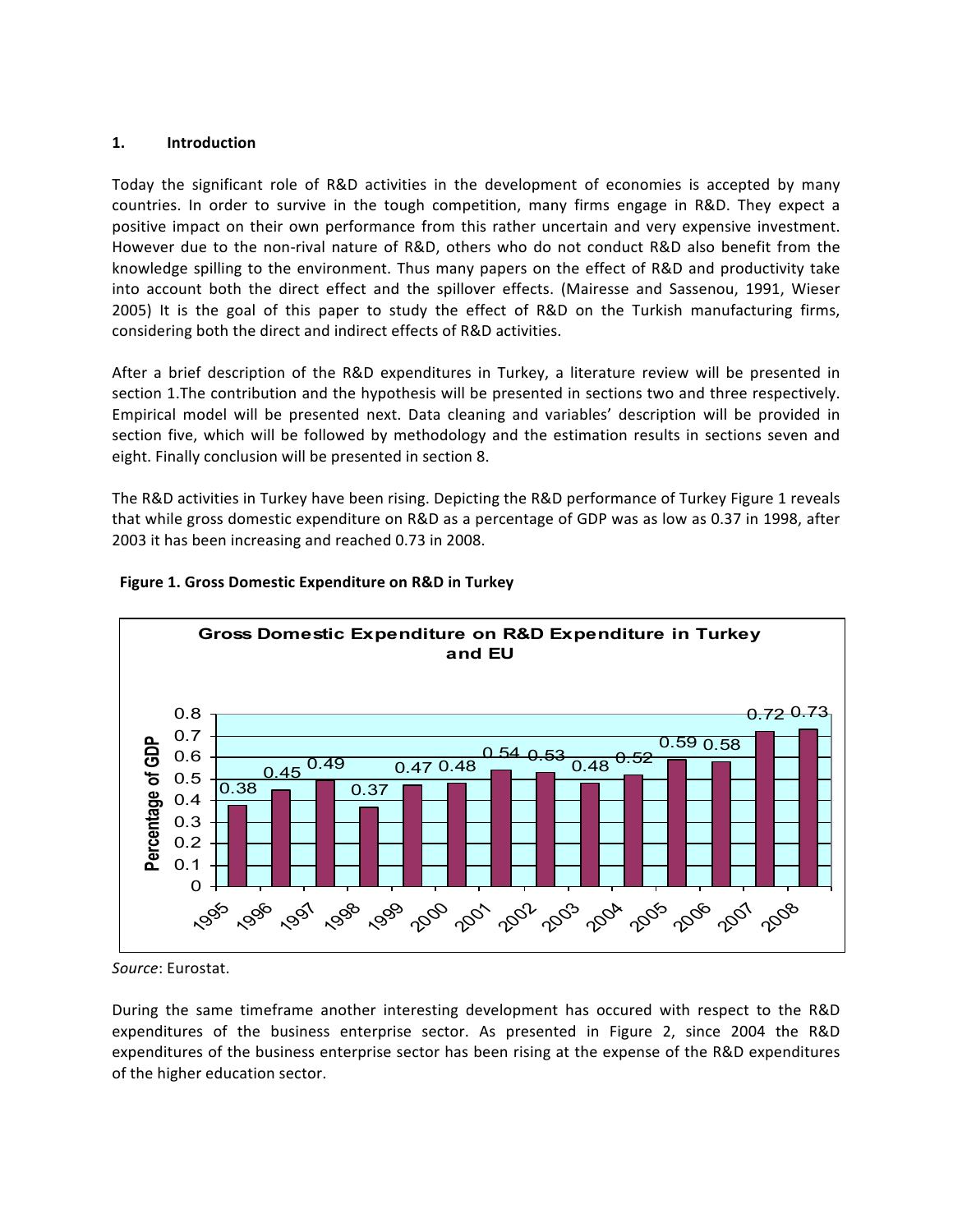

**Figure 2 Research and Development Expenditures in Turkey by Sectors of Performance** 

Source: Turkish Institute of Statistics.

The rising role of the business enterprise sector is also visible from Figure 3 where the financing of R&D expenditures by the business sector is exhibited. Turkey still lags behind the EU27 with 0.35% of GDP defining the magnitude of R&D financed by business enterprises. On the other hand there is a significant gap in favor of Turkey in terms of growth rates of R&D. Between 2003 and 2007, Turkish business enterprises' financing of R&D expenditures grew by more than 100% while that of the EU27 grew by only 2.9 %. This significant gap in growth rates also underlines the growing role of the business enterprise sector in R&D activities in Turkey.





A look at the labor productivity of R&D performers and non performers in Figure 4 indicates that the R&D performers are by far better off than the non performers. The increase in the labor productivity of R&D performers is much higher than that of the nonperformers. At this point a natural question to ask is the following? "Could higher R&D spending be a factor in explaining this improved productivity?" which is the question this paper tries to answer. Taking into account other control factors such as increased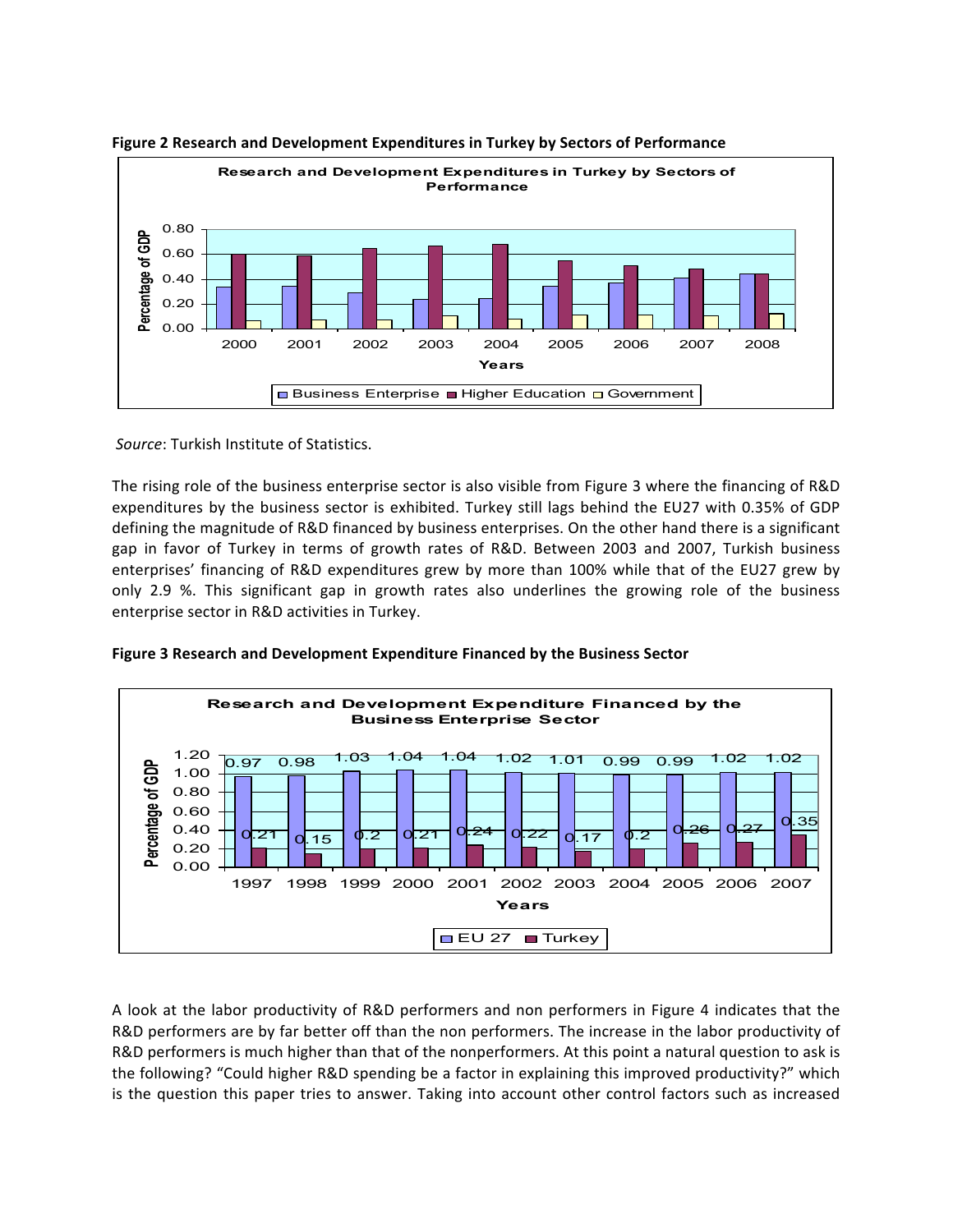foreign ownership and knowledge spillovers, this paper examines the impact of R&D capital stock on labor productivity for Turkish manufacturing firms from 2003 to 2007.



Figure 4 Average Labor Productivity of R&D Performers and others

Source: Turkstat

#### **2. Literature Review**

Ever since the seminal paper of Griliches in 1979, the effect of R&D on productivity has been researched by quite a number of people. Most of the time, a production function of Cobb Douglas form has been used to study the effect of R&D on productivity (Mairesse and Sassenou 1991, Wieser 2005, Hall et. al. 2010):

$$
Q_{it} = AK_{it}^{\alpha}L_{it}^{\beta}R_{it}^{\gamma}S_{it}^{\mu}e^{\varepsilon_{it}}
$$

where Q represents the output, A the technical progress, K physical capital stock, L labor, R R&D capital stock of the firm and S stands for the knowledge stock of the environment surrounding the firm.  $\alpha, \beta$ are elasticities with respect to physical capital and labor.  $\gamma$  and  $\mu$  are elasticities with respect to firm's own knowledge capital and the knowledge pool in the environment. *t* is the time index.  $\varepsilon$ <sub>it</sub> stands for any errors in the specification.

When logs of this production function is taken, it turns into a linear form which yields

$$
\ln Q_{it} = \eta_i + \lambda_t + \alpha \ln K_{it} + \beta \ln L_{it} + \gamma \ln R_{it} + \mu \ln S_{it} + \varepsilon_{it}
$$

Here we assume that the log of technical progress can be written as the sum of firm specific effect  $\eta_i$ and time effect  $\lambda$ , . Although in economic growth theory `A' stands for the level of knowledge or technology representing the contribution of R&D to the level of knowledge of the firm, some researchers do not use it at all, while others use it without defining it. When A is used in the equation it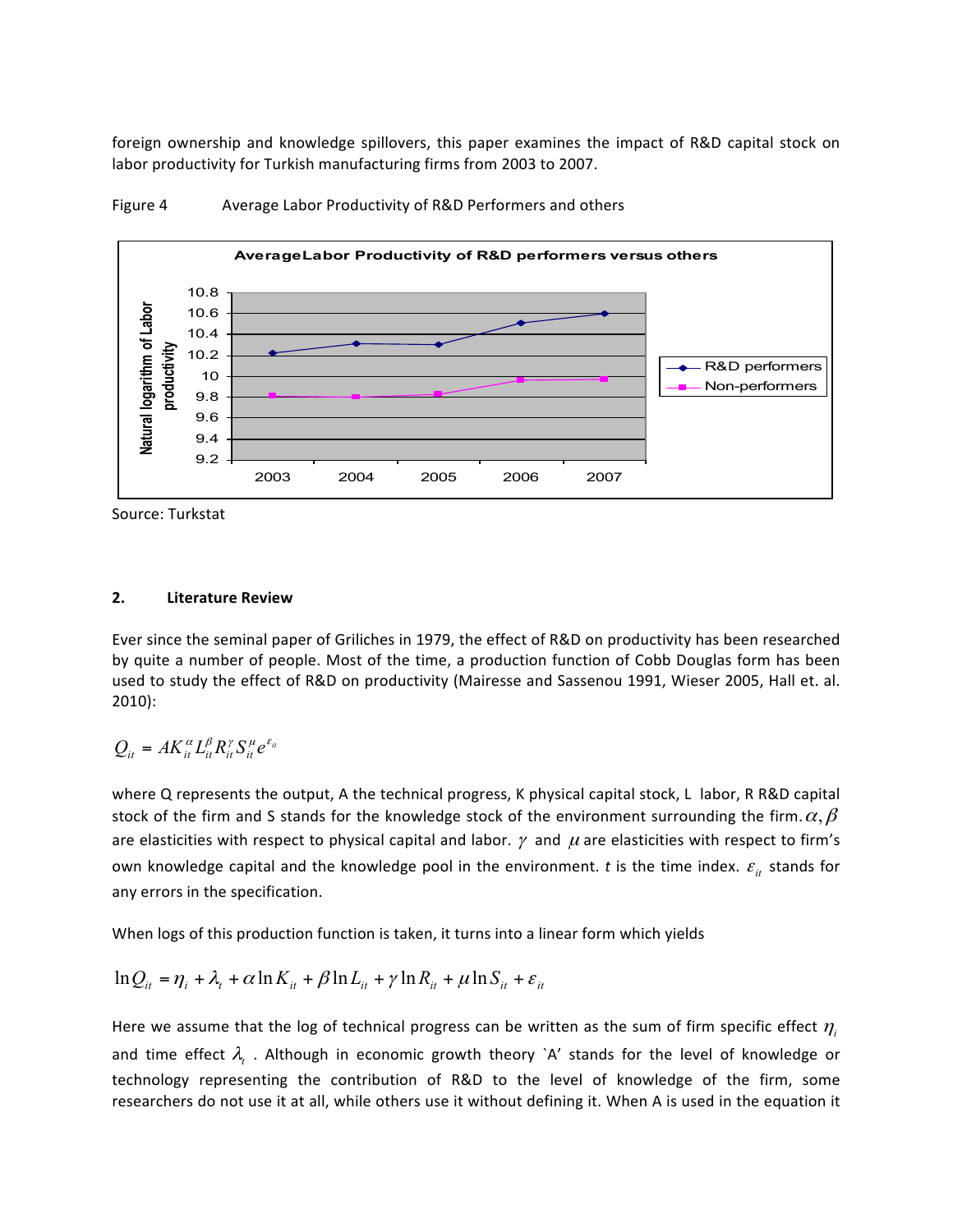represents the effect of external factors to the firm. (Hall and Mairesse 1995). Reviewing the literature one finds that many issues have been raised measuring returns to R&D investment. In the following these will be presented as found in the literature.

#### **1.1** Measurement of output

Griliches (1979) claims that much of R&D is performed in industries where the product is poorly measured and quality improvement can not be properly observed in the product. In defense, health and space industries output measures are generated from input measures. For instance in space industry, R&D output is measured as man hours and the output's quality does not depend on the success of a mission where the new spaceship is used. In defense, products are sold to the government and there are no price indices that take into account the improved performance of the chips or the new warfare.

In consumer product producers, there is the additional problem of considering the competition in pricing their products. As most consumer firms are not pure monopolists, they can not reflect the social returns to their products. Most of the time, these innovative products are introduced at slightly higher prices. Therefore, the innovating firm can only partially appropriate the return to its R&D investment. The price indices are not adjusted for the quality improvement. Thus, what is reflected in the price indices is only the private return reflected in the price. As social returns are not captured in prices, the output of R&D falls short of reflecting the full returns to R&D. Consequently, the R&D output's value is underestimated. Griliches (1979) calls this the measurement of output problem and points out that there is not much to do about it. However, Mairesse and Mohnen (1985), and Hall et.al. (2010) claim that if panel data is used with industry and time dummies, the quality problem in the measurement of output is mitigated to a certain extent.

Regarding output measurement, another issue is the price deflators. Most of the time aggregate price indexes at the two digit level are used by researchers rather than firm level deflators. While some researchers (Wieser 2005) find this not appropriate, others report very small differences between results when using sector specific versus a single deflator for the whole economy.( Harhoff, 1998) In a recent literature review article Hall et.al (2010) indicate which deflator one uses does not make much of a difference.

#### **1.2** Measurement of inputs

As R&D expenditures also have capital, labor and material costs components, when one uses R&D expenditures as another factor of production in the production function one runs into the risk of counting them twice. As a result of this double counting problem, wrong input measures emerge. (Wakelin, 2001) The bias can be either positive or negative as reported by a number of researchers. (Hall and Mairesse (1995), Harhoff (1994)) The sign of the bias depends on the increase or decrease in R&D intensity.(Hall et. al.2010).

Another point that needs to be considered with inputs regards the different kinds of labor, with different skills and educational levels. Hall, et.al. (2010) cite three studies in French Mairesse and Cunéo (1985), Mairesse and Sassenou (1989), and Crépon and Mairesse (1993) that obtain lower R&D coefficients when they introduce different skilled labor variables to their production functions. This is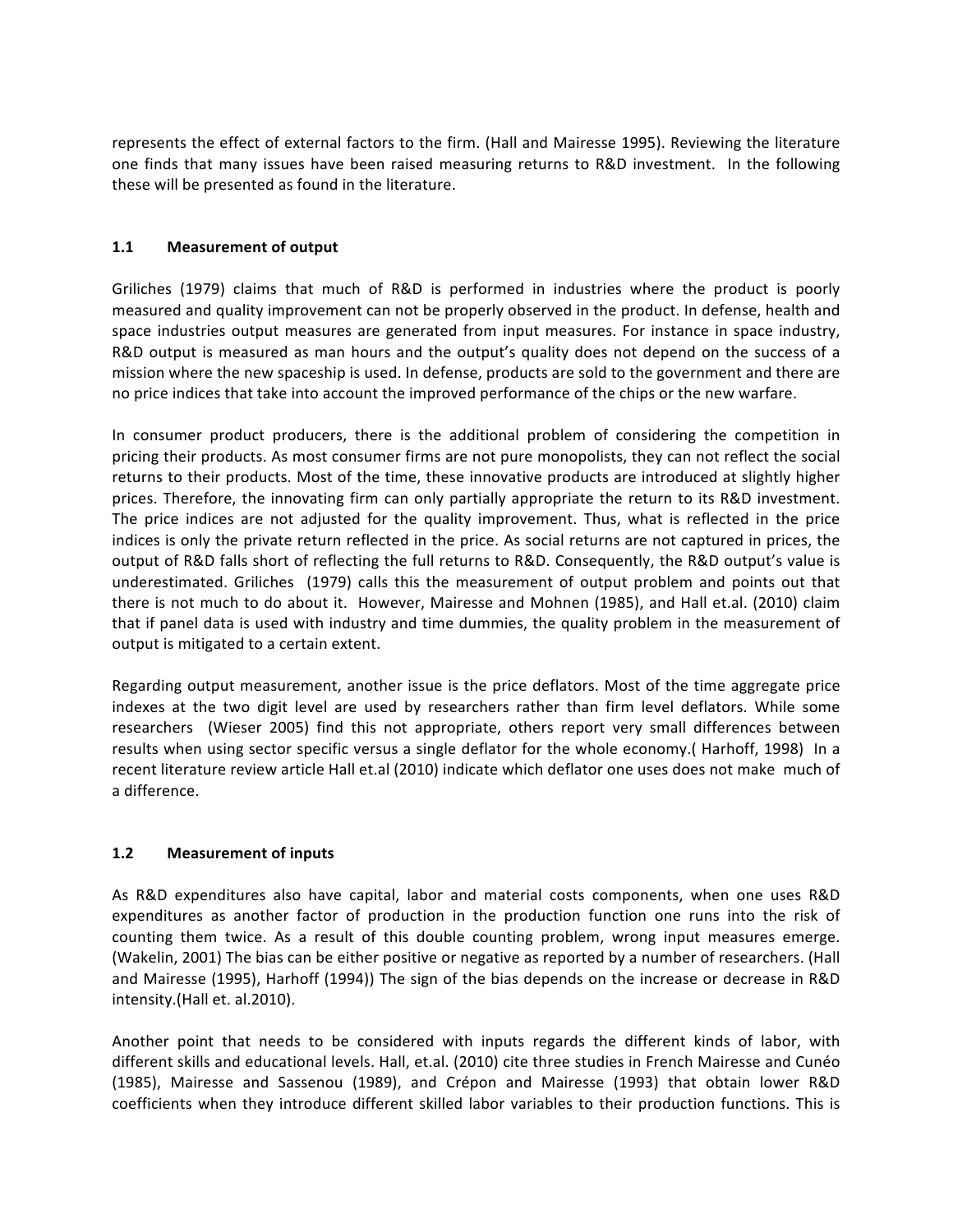attributable to the high correlation between highly educated labor and R&D. However, this is a problem that one runs into in the cross sectional dimension rather than the within dimension because quality of labor does not change much over time. As far as capital another significant input is concerned one factor that can be considered to reduce the quality problem could be age. Yet again when age is introduced to as a measure of capital quality Hall et.al. (2010) indicate that there is not much improvement in the R&D coefficients. 

#### **1.3 Capital stock**

Knowledge is a difficult concept to measure. Particularly the contribution of science to knowledge is almost impossible to measure. However, what has been done so far in the literature is the measurement of the contribution of industrial investment in R&D. To that end, the most frequently preferred method of making use of the available R&D flow information at the firm level is the perpetual inventory method as proposed by Griliches (1979). This method assumes R&D capital stock is composed of previous R&D flows in time as in the following:

$$
K_t = RD_t + (1-d)RD_{t-1} + (1-d)^2 RD_{t-2} + \dots = RD_t + (1-d)K_{t-1}
$$

where  $K_{t-1}$  is the knowledge capital at the end of year t and  $RD_t$  are the real R&D expenditures during year t and  $d$  is the depreciation rate which is assumed to be constant. In other words, according to this method current stock of knowledge is the result of present and past R&D expenditures discounted by a rate of depreciation. This approach also has problems of its own.

#### **1.4 Depreciation**

The depreciation rate in the above presented perpetual inventory method is assumed to be known, yet in reality it is unknown. However the literature suggests that one can assume that the private depreciation rate is higher than the social depreciation rate. (Griliches, 1979) The private depreciation rate is that applied to a single firm's knowledge capital and the social depreciation rate is the one applied to a whole sector of firms' knowledge capital. Secondly, depreciation is assumed to be constant in the perpetual inventory method. This means a portion of the R&D stock becomes obsolete every single year whether R&D is performed or not. However this is a debatable issue according to Wieser (2005) who claims that "most economists would agree that knowledge does not depreciate in such a mechanical way" (p.592). Furthermore in the above formulation depreciation is taken as exogenous. Yet Griliches (1979), Capron and Cincera (1998), Hall et. al. (2010) indicate depreciation is not exogenous. It depends on firstly firm's own behavior, secondly on its competitors' behaviors and thirdly on the general progress of science and technology. This fact also adds another reason not to accept the depreciation rate as constant.

When one uses a depreciation rate to construct the R&D capital stock, one also assumes a lag structure which reflects the distribution of R&D effects in time. Since it is not realistic to assume that the current R&D stock affects productivity right away, it makes sense to introduce some lags. While Ravenscraft and Scherer (1982) claim a lag structure between 4 to 6 years is appropriate Griliches and Mairesse (1984) point out that after two years, the lag effect loses its impact and lag structure does not matter much in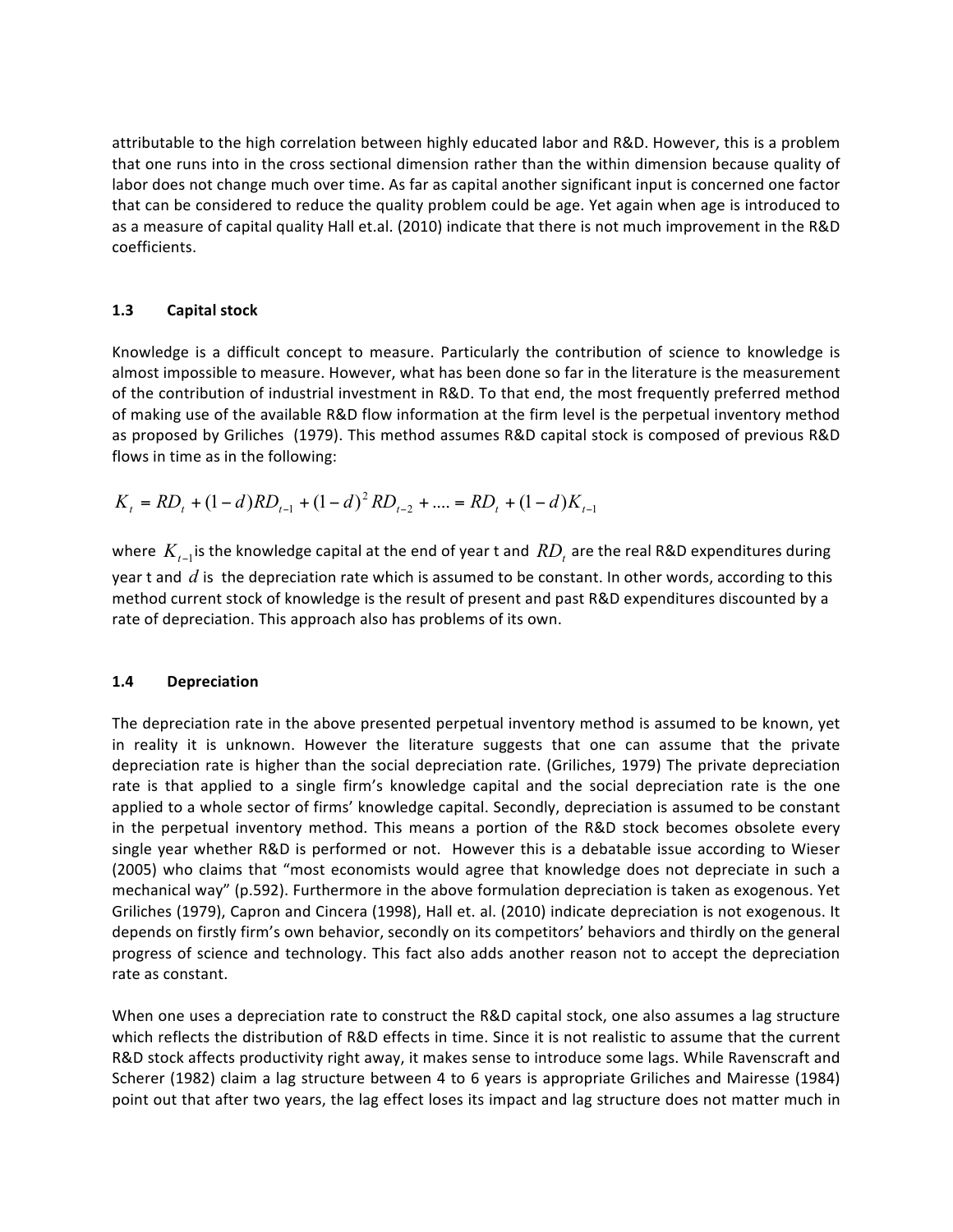cross sectional regressions. These findings render lag structure and depreciation problematic issues to deal with. Notwithstanding these difficulties, a number of researchers have tried to find the appropriate depreciation rate by trying different rates in the construction of knowledge stock. Griliches and Mairesse (1984), Hall and Mairesse (1995), Harhoff (1994) and Bernstein and Mamuneas (2006), find a range of values from about 8% to 29%.

Given the difficulties in computing the R&D capital stock, another approach has been devised to use R&D intensity rather than R&D capital stock. This approach makes sense for instance with cases where a country is at the beginning of RD process, and it does not posses much of an R&D stock. Therefore the R&D expenditures are more important in the generation of the R&D stock per se. (Griliches and Mairesse 1985) This approach makes use of the relationship between the elasticity of R&D investment and rate of return on R&D investment. Initially the productivity equation is restated in growth form as in the following:

$$
\Delta q_{it} = \Delta a_{it} + \lambda + \alpha \Delta k_{it} + \beta \Delta l_{it} + \gamma \Delta r_{it} + v_{it}
$$

Next making use of the definition of the elasticity of R&D investment which is

$$
\gamma = \frac{\partial Q}{\partial R} \frac{R_{it}}{Q_{it}}
$$

A transformation is performed from the elasticity to rate of return on R&D investment by multiplying elasticity with the growth of RD capital investment.

$$
\gamma \Delta r_{it} = \frac{\partial Q}{\partial R} \frac{R_{it}}{Q_{it}} \frac{\Delta R_{it}}{R_{it}}
$$

Since the Rs cancel out, what is left is the following:

$$
\gamma \Delta r_{it} = \frac{\partial Q}{\partial R} \frac{\Delta R_{it}}{Q_{it}}
$$

Assuming a depreciation rate of zero for R&D investment (assuming a long patent protection which would protect R&D findings and reduce depreciation), *it it Q*  $\Delta R_{it}$  can be replaced with one year's R&D investment. Therefore we arrive at the following:

*it it it Q R*  $\gamma\Delta r_{it} = \psi \frac{R_{it}}{Q}$  where  $\psi$  is the rate of return on R&D investment and  $RD_t$  is one year's R&D investment.

As a result in the estimation equation, R&D capital stock is replaced by the R&D intensity :

$$
\Delta(q_{it} - l_{it}) = \lambda + \Delta a_{it} + \alpha \Delta (k_{it} - l_{it}) + \psi R_{it} / Q_{it} + \theta \Delta l_{it} + v_{it}
$$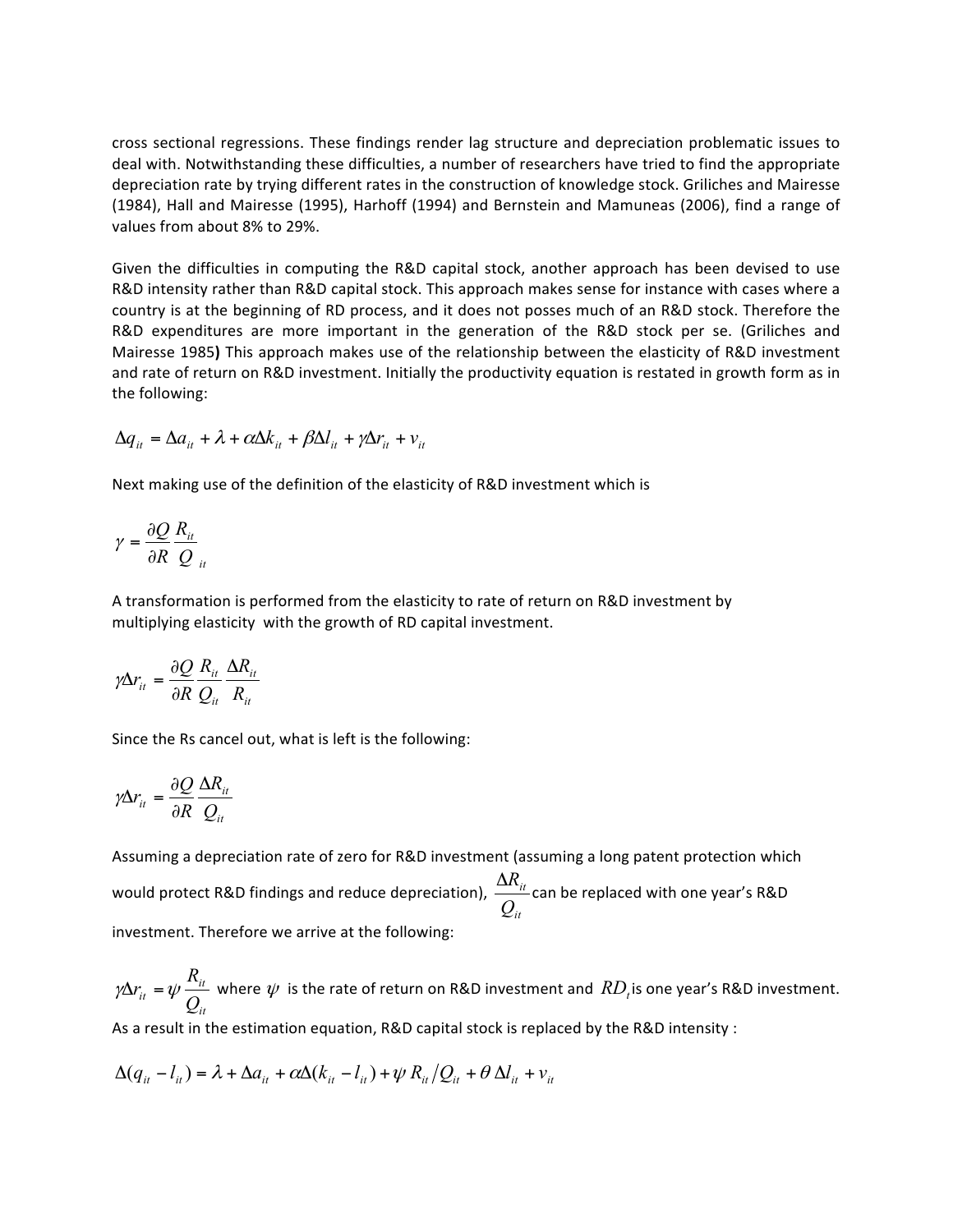Even though this approach enables one to avoid calculating the R&D capital stock, it is not free from problems of its own. For one thing, the coefficients that will be estimated are gross rates of return and in order to reach the net rate of return one still needs to estimate the depreciation rate. Kinoshita (2001) Secondly, here the rate of return or marginal productivity is assumed to be constant and the elasticity is assumed to vary due to the ceteris paribus nature of econometric estimation whereas the reverse is assumed when the estimation is performed with the capital stock variables and elasticities. (Griliches and Mairesse 1985). However, although conceptually it seems more reasonable to assume the rate of returns as constant and to derive the elasticities, the estimated rates of return in the literature have turned out to be variable owing to the uncertainty of the R&D output. Hall et.al. (2010) attribute this to the fact that before carrying out an investment, firms face ex ante expected returns which are equal to cost of capital but, what the researchers measure are the ex post returns. Thus the variance in the supposedly constant rates of returns emerges.

#### **1.5 Spillovers**

The rival and partially excludable nature of knowledge yields it an easily transmittable item between people and firms. Owing to poor patent protection, or difficulty to keep innovations secret, reverse engineering, benefits from R&D can not be kept to the innovating firm. The higher the codification of knowledge becomes, the easier it gets for other firms with absorptive capacity to benefit from that knowledge. This generates a knowledge pool in the industry. According to Griliches (1979) there are two types of spillovers: rent spillovers and true knowledge spillovers. Rent spillovers are knowledge spillovers enjoyed by a firm as it purchases new products or services from other industries, makes direct investment, hires workers, collaborates with research partners or gets engaged in mergers and acquisitions. Hall et al (2010). On the other hand true spillovers are `ideas borrowed by the research teams of industry i from the research results of industry j` (Griliches, 1979 p.104). Although conceptually it is easy to distinguish these spillovers from one another empirically it is quite difficult to separate them. Mohnen (1996). Mainly two approaches are used for modeling spillovers: one of them sums up all R&D expenditures of firms and the other locates firms into a patent space. The approach based on summing up R&D expenditures using input output matrices (Wakelin, 2001, Aiello and Cardamone 2005) is regarded more likely to be a better indicator of rent spillovers. On the other hand the approach making use of proximity based on patent space (Los and Verspagen 2000, Cincera 2005) is thought to be more appropriate for knowledge spillovers. (Wieser 2005)

There are a number of studies focusing on the significance of these spillovers in the literature, for instance Los and Verspagen (2000), Griffith et. al (2006) ,Aiello Cardamone (2008) found the social knowledge pool had a positive impact on firm's performance.

#### **1.6 Selection bias, Multicollinearity and Endogeneity**

An important issue that has not been addressed until 1998 is the issue of selection bias. While studying the impact of R&D on productivity, most researchers only used data belonging to R&D performers, i.e. (Dillig-Hansen et.al 1999, Aldieri et. al. 2008). In a seminal paper Crepon, Duguet and Mairesse (1998), connected three different strands of R&D research in one study. Via three equations they addressed the selection bias issue and the simultaneity problem and connected R&D, innovation and productivity together. To account for a firm's research behavior they first use a tobit model, then in the second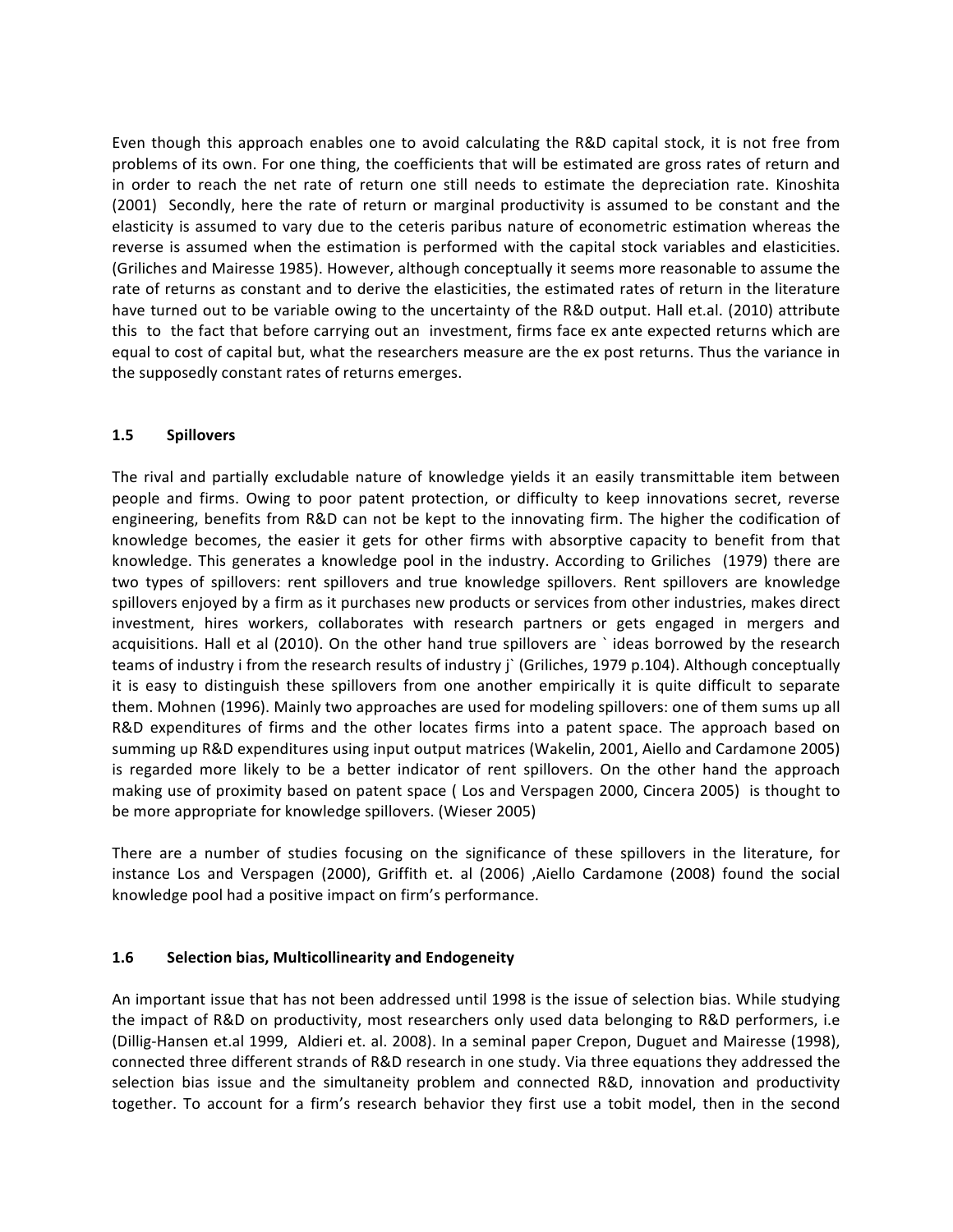equation they studied the determinants of innovation, one of which is R&D investment. Finally, in the last equation they scrutinized the impact of innovation on productivity. After their paper, researchers have started to use models such as Heckman two stage procedure or probit or tobit to deal with the selection bias.( Loof and Heshmati 2002 , Damijan et al. 2003, Aiello and Cardamone 2008, Loof (2009), Banri et.al (2010), Vakhitova and Pavlenko 2010).

In addition to the above problems Griliches (1979) points to two other econometric problems regarding the impact of R&D on productivity: Multicollinearity and endogeneity. He claims multicollinearity arises because most of the variables used in the regressions turn out to be highly collinear with one another. However, he also points out that when data is at the firm level, this problem does not matter much. On the other hand, he underlines the causality issue between productivity and R&D investment. As output depends on past R&D investment, on another front, past R&D investment also depends on previous productivity and profitability. Furthermore current R&D depends on the expectation of productivity and profitability in the future. To deal with this problem of simultaneity Griliches (1979) recommends the use of recursive equation systems.

#### **1.7 Rate of Return and Elasticity Estimates**

Wieser (2005) reports that estimates of the rate of return to R&D range from 7% to 69% while estimates of elasticity of output with respect to R&D range between 0,03-0,38.The wide range of these figures are attributed to the double counting. Also the wide difference between these estimates has been found to arise due to the regression technique used. Hall and Mairesse( 1995) in Wieser (2005) state that

"*The pattern of estimates usually yields an R&D capital elasticity in the cross section dimension which is*  statistically significant, usually large and even possibly of the same order of magnitude as the elasticity of ordinary capital, whereas the estimates in the time dimension, which control for permanent *differences across firms, whether within, long-differenced or first-differenced, typically have an R&D capital elasticity which is much smaller about one third or half that of ordinary capital, and often* statistically insignificant" Mairesse and Sassenou (1991) state that time series estimates are more reliable than cross section estimates because time series estimates do not suffer from omitted firm specific variable biases whereas this is a problem present in cross sectional studies.

#### **3. Hypotheses**

R&D is expected to affect labor productivity positively. R&D indicates private knowledge of firms. Thus firms with unique knowledge acquired through R&D efforts are expected to have higher productivity. However R&D also has a social side. Firms may benefit from knowledge spillovers from other firms'. (Griliches 1979) Therefore the private and social aspects of R&D should be taken into account together. As far as the spillover effect is concerned the literature claims that particularly foreign firms constitute a major source of knowledge.(Damijan et. al 2003). The larger the presence of R&D activities of foreign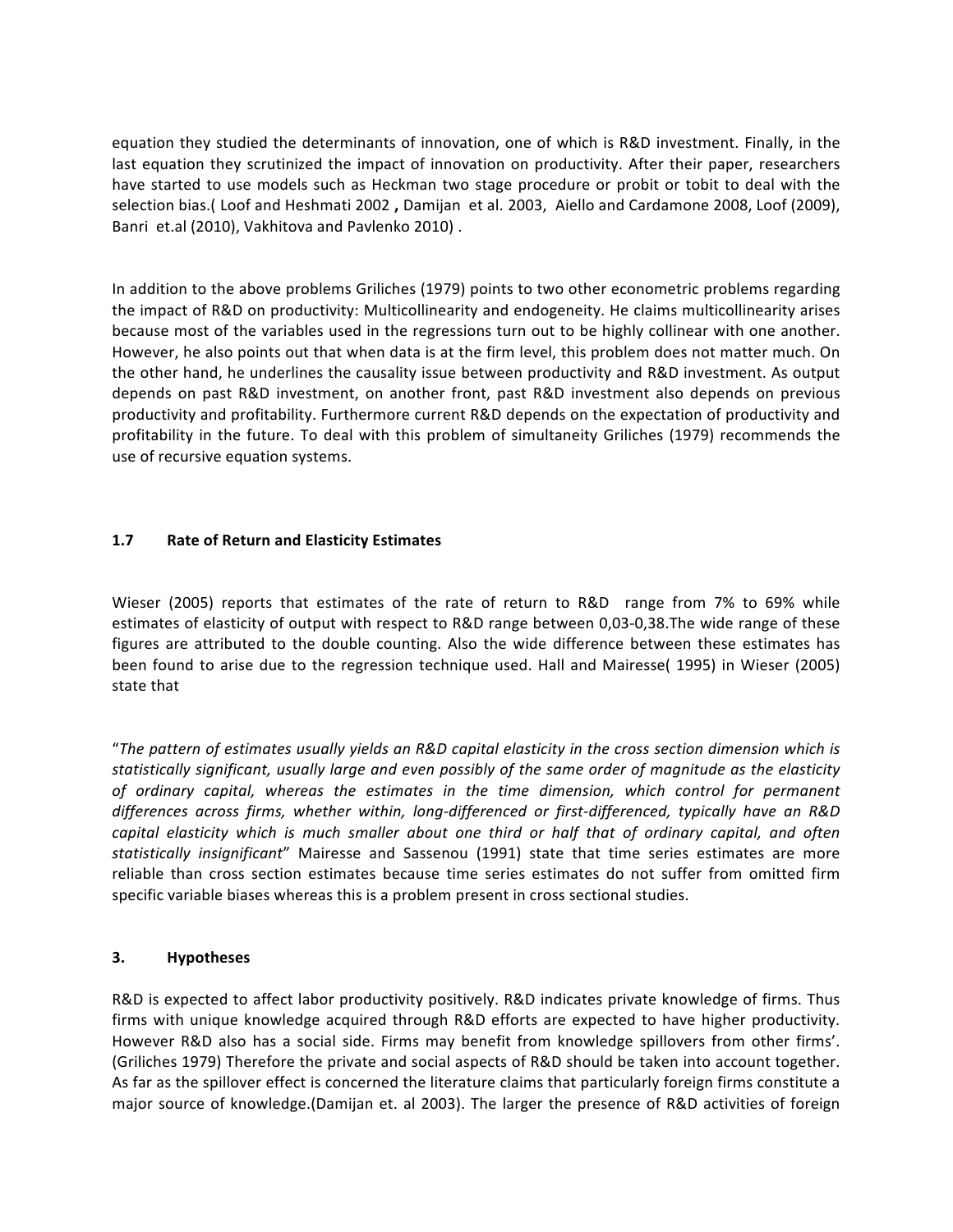firms in a host country, the higher is the productivity of domestic firms. This is due to knowledge spillovers from the foreign firms. However when foreign firms enter a market, they also bring competition (Kemme et.al. 2009) and due to this competition effect, domestic firms' productivity can be negatively affected. (Aitken and Harrison 1999) Which one of these two opposing forces will override the other can not be foretold. Therefore we do not have a specific expectation regarding the spillover effect on labor productivity growth.

#### **4.** The Empirical Model

Following the literature we take an augmented Cobb Douglas production function as in the following:

$$
Q_{it} = Ae^{\lambda t} K_{it}^{\alpha} L_{it}^{\beta} R_{it}^{\gamma} e^{\varepsilon_{it}}
$$

where 

Q=output, A= impact of external factors K=physical capital stock L= labor R= R&D capital stock

λ is the rate of disembodied technical change,  $\alpha, \beta, \gamma$  are elasticities with respect to physical capital, labor and knowledge capital and t is the time index.  $\varepsilon$ <sub>it</sub> includes any errors in the specification. The physical capital and knowledge capital stocks are generated via the perpetual inventory method.

$$
K_{t} = I_{t} + (1 - \delta)I_{t-1} + (1 - \delta)^{2}I_{t-2} + ... = I_{t} + (1 - \delta)K_{t-1}
$$

Where K represents the capital stock, d stands for the depreciation rate and I represents the annual investment. The initial capital stock is calculated assuming there is permanent growth at the rate of depreciation. After the generation of the physical and knowledge capital stocks with the perpetual inventory method, we plug these into the production function and take logs which yield the following:

$$
\ln Q_{it} = \ln A_{it} + \lambda_t + \alpha \ln K_{it} + \beta \ln Li_t + \gamma \ln R_{it} + \varepsilon_{it}
$$

In order to get the labor productivity form, we subtract *l* and subtract and add  $\alpha l$  and  $\gamma l$  to both sides, to get

$$
q_{it} - l_{it} = a_{it} + \lambda_t + \alpha k_{it} + \alpha l_{it} - \alpha l_{it} + \gamma r_{it} + \gamma l_{it} - \gamma l_{it} + \beta l_{it} - l_{it} + \nu_{it}
$$

where  $v_{it}$  =  $\ln(\varepsilon_{it})$ . After rearranging the common terms we arrive at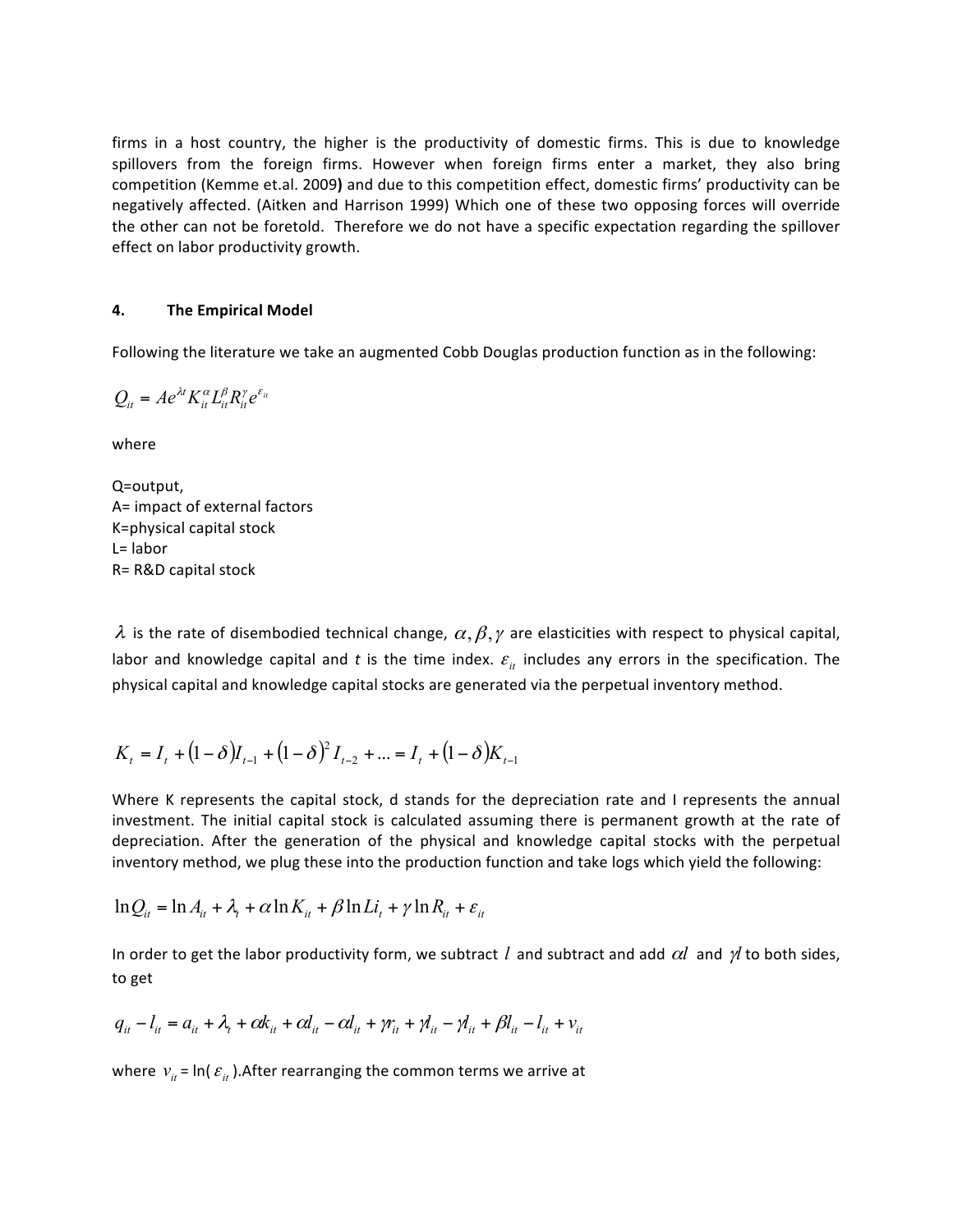$$
(q_{ii} - l_{ii}) = \lambda_t + a_{ii} + \alpha (k_{ii} - l_{ii}) + \gamma (r_{ii} - l_{ii}) + (\alpha + \beta + \gamma - 1)l_{ii} + v_{ii}
$$

Here by allowing  $\theta = \alpha + \beta + \gamma$  we rephrase the labor productivity equation to be able to test the assumption of constant returns to scale. Thus we have

$$
(q_{it} - l_{it}) = \lambda_t + a_{it} + \alpha (k_{it} - l_{it}) + \gamma (r_{it} - l_{it}) + (\theta - 1)l_{it} + v_{it}
$$

Assuming  $a_{it}$  represents the impact of external factors which are knowledge spillover from foreign firms in the industry, knowledge spillover from domestic firms in the industry, exporting, foreign ownership and technology transfer, we get the estimation equation:

$$
(q_{it} - l_{it}) = \eta_i + \lambda_t + \alpha (k_{it} - l_{it}) + \gamma (r_{it} - l_{it}) + (\theta - 1)l_{it} + f_{it} + sf_{it} + sd_{it} + b_{it} + x_{it} + d_{it} + v_{it}
$$

where 

 $f_{it}$  = foreign ownership dummy with shares of 10% and more.  $sf_{it}$  = natural logarithm of RD knowledge pool of foreign firms in the industry  $sd_{it}$  = natural logarithm of RD knowledge pool of domestic firms in the industry  $b_{it}$ = dummy for firms transferring technology  $x_{it}$  = dummy for exporting firms  $d_i$ = Industry dummies  $\eta_i$  = firm specific effects

Following Hall and Mairesse (1992), instead of  $\lambda$ , which represents the disembodied technical change, we use time dummies because we believe the effect of disembodied technical change may change from one year to another.

Foreign ownership's effect on productivity is twofold. When a parent firm decides to invest in another country, its expectation on that investment must be higher than average return elsewhere. Therefore the expectation in the literature is that foreign ownership should produce positive effect on productivity. Yet, the empirical evidence is mixed. While there are positive significant effects (Damijan et al 2003), negative effects (Dillig-Hansen et al 1999) and insignificant effects (Chudnovsky et. al. 2006) are cited as well.

The R&D spillover variable which is composed of the sum of the R&D expenditures from other firms in the industry is expected to have a positive effect on productivity. Considering the time it takes for knowledge to travel within the industry, this variable is lagged by one year. While in developing economies insignificant or even negative horizontal spillovers are detected (Aitken and Harrison, 1999, Kinoshita 2000, Damijan et al. 2003,), positive spillovers are found in developed countries. (Haskel et al. 2007).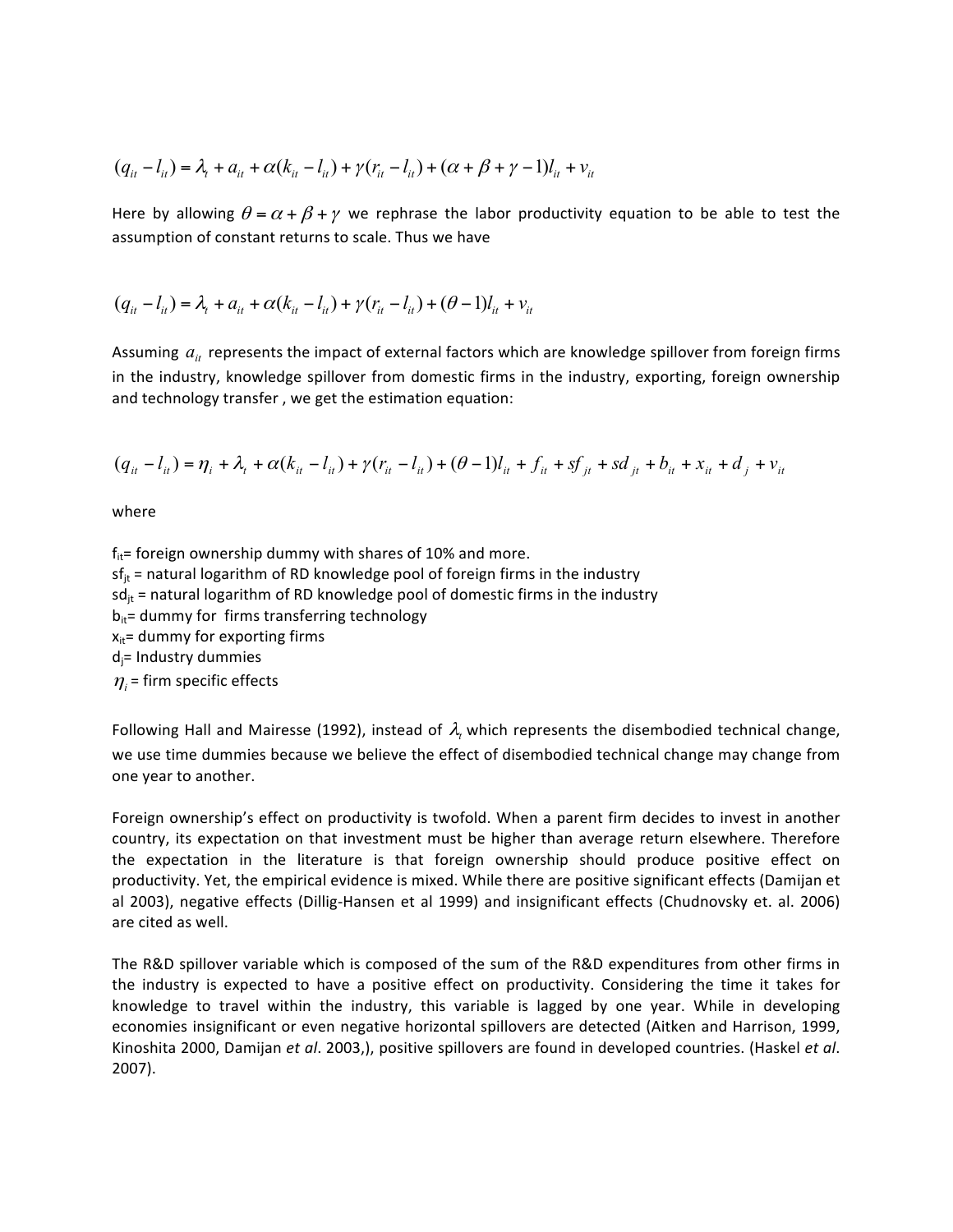The inclusion of a license dummy serves the purpose of tracking the effect of technology transfer. Firms in developing countries may choose to purchase technology rather than performing R&D on their own. Therefore technology transfer could have a positive effect on productivity. In the literature positive significant effects of technology transfer on productivity are found. (Dillig-Hansen et. al. 1999, Banri et al (2001).

Firms that export have to survive tough competition abroad. While exporting they also have the opportunity to see advanced technologies and learn from them. Thus exporting could be an incentive to increase productivity. (Vahter, 2010) The motive for including an export dummy is to see if there is a positive effect of exporting on productivity. While there are researchers finding positive effects of exporting on productivity ( Luintel et al. 2010), others find negative significant impact too. (Kathuria 1998)

#### **5. Data Cleaning and Variables**

The Structural Business Survey (SBS) from Turkish Institute of Statistics (TIS) is used in this study. SBS is an enterprise level survey. We start out the analysis with 92456 observations for the period 2003 to 2007. Eliminating the nonmanufacturing firms leaves us with 48.983 observations. We need to drop the firms with less than 20 employees because TIS does not visit every single small firm with less than 20 employees. That leaves 45.418 observations in the sample. Next to make sure we have five consecutive years of data for the firms in the analysis, we drop the firms that have missing data for 2003- 2007. This costs us 8971 observations. Next, taking care of the false entries such as export intensity figures larger than 1 and outliers that are detected via scatter plots, we lose 867 observations which leaves us with a sample of 35580 observations. However as we will be using only R&D conducting firms, this restriction reduces the sample size considerably. The number of observations for R&D conductors for the 2003-2007 period happens to be 5393.

To compute the labor productivity variable we use the natural logarithm of the ratio of value added to labor. Value added is defined as the difference between output, raw material costs and energy costs. It is deflated by wholesale price index at the two digit NACE level.

To determine the physical capital stock variable we use two different candidates. The investment flows and the annual depreciation. Both of these variables are first deflated by capital deflators at the two digit level. Next we interpolate the depreciation variable assuming any firm that has sales revenue in a year must have a positive depreciation value. However we do not interpolate the investment variable as we can not make the same assumption for investment flows, because a firm may not necessarily have positive investment flow every single year. Despite interpolation, there are still a lot of missing values in the two variables so among the two we pick the depreciation variable to use in the calculation of our physical capital stock since it has less missing values (2490 versus 10659). Following Taymaz et. al (2008), we use a depreciation rate of 6.7% in the physical capital stock calculation.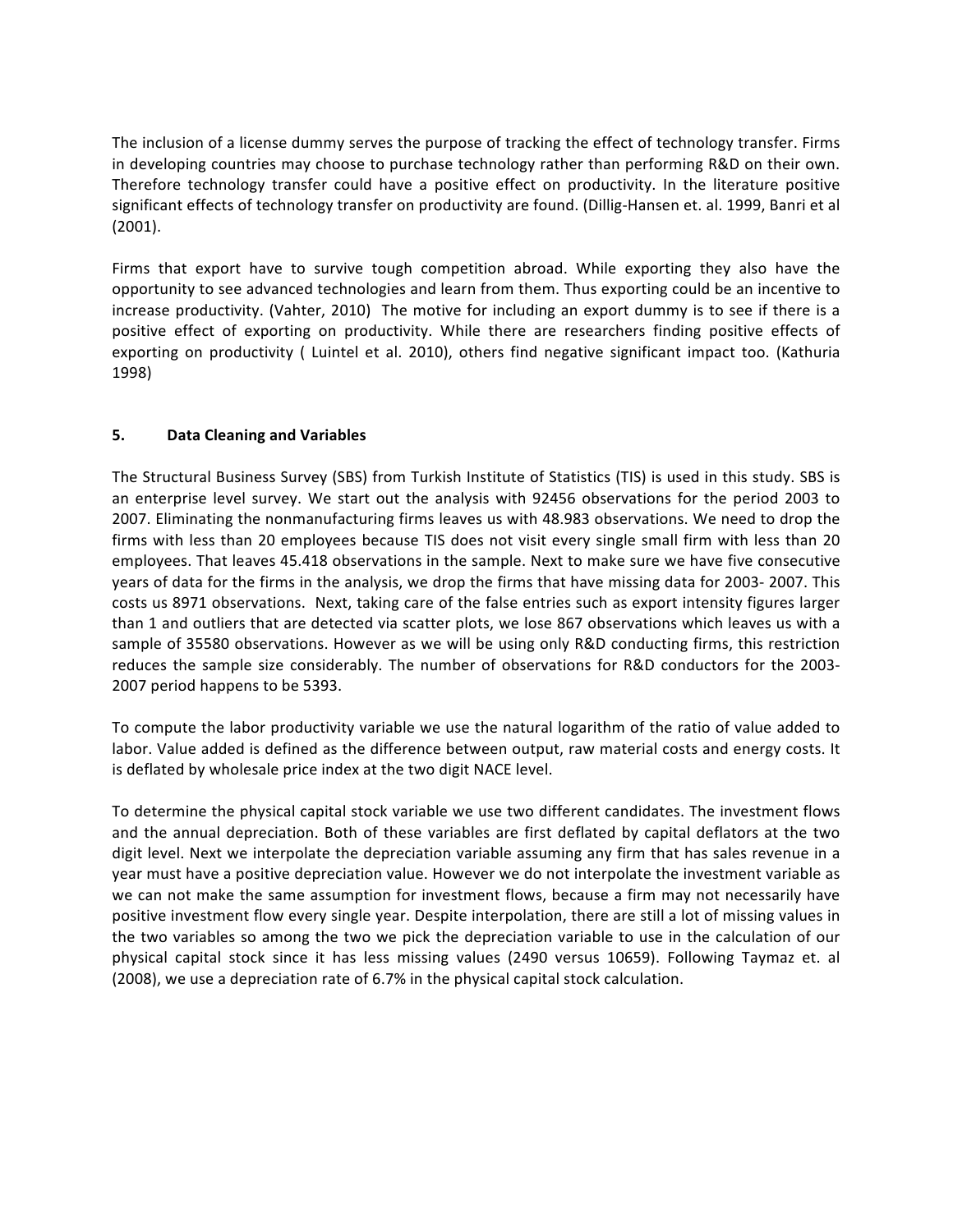

However for the R&D stock we use a depreciation rate of 25%. Although other depreciation rates have been used in the literature, as indicated in the literature the value of this rate does not matter much as far as the computation of the capital stock is concerned. (Hall. et. al 2010) R&D expenditures are deflated by the wholesale price index. Table 1 lists the variable definitions and Table 2 presents the summary statistics.

| <b>Labor Productivity</b>                          | Ln (value added $_1$ / employment $_1$ )                                         |
|----------------------------------------------------|----------------------------------------------------------------------------------|
| <b>Physical capital stock intensity</b>            | Ln (Depreciation $_{t}$ / employment <sub>t</sub> )                              |
| <b>Employment</b>                                  | Ln (Number of employees) $t$                                                     |
| <b>R&amp;D stock intensity</b>                     | $Ln(R&Dstockt/employmentt)$                                                      |
| <b>Foreign Ownership</b>                           | Dummy for firms with more than 10% of capital owned by foreign<br>firms          |
| Foreign Knowledge Spillover in the<br>industry     | Ln( Sum of foreign RD in the sector-the firm's RD+1) <sub>t-1</sub> <sup>*</sup> |
| spillover in<br>Domestic Knowledge<br>the industry | Ln( Sum of domestic RD in the sector minus-the firm's RD+1) $_{t-1}$             |
| Export dummy                                       | Dummy for those who export                                                       |

#### **Table 1: Variable Definitions**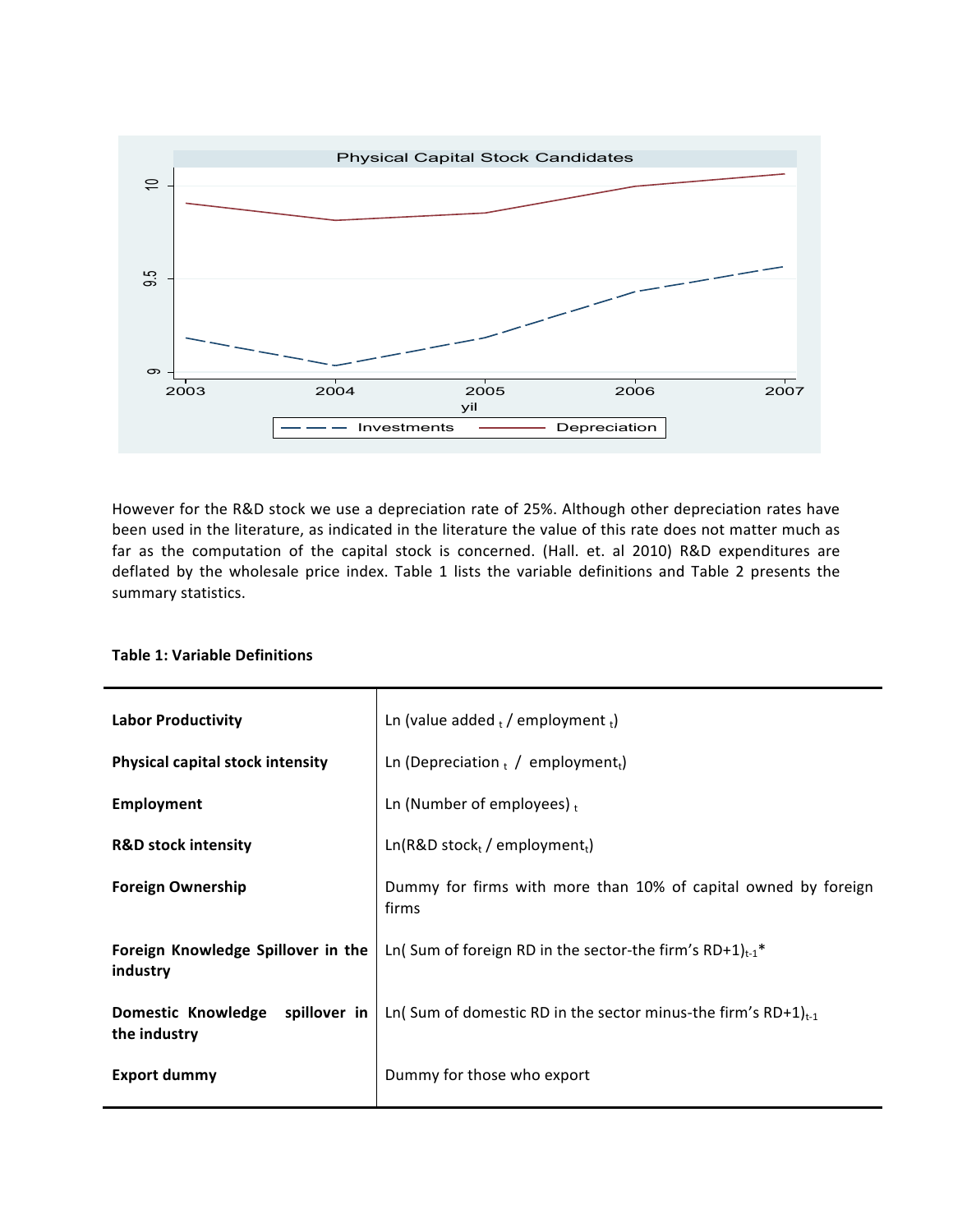| <b>Technology Transfer</b> | Dummy for those who use licensed technology |
|----------------------------|---------------------------------------------|
|----------------------------|---------------------------------------------|

\*1 is added to get rid of the zeros.

#### **Table 2: Summary Statistics for R&D Performers**

|                                              |         | standard  | of<br>number |
|----------------------------------------------|---------|-----------|--------------|
|                                              | mean    | deviation | observations |
| Labor productivity                           | 10.3667 | 0.9918    | 5269         |
| Physical capital stock intensity             | 10.5308 | 1.5657    | 5199         |
| Employment                                   | 7.8307  | 1.4879    | 3791         |
| <b>R&amp;D stock intensity</b>               | 4.8571  | 1.2061    | 5393         |
| Foreign ownership                            | 0.0984  | 0.2979    | 5393         |
| Foreign knowledge spillover in the industry  | 6.6245  | 7.0167    | 5393         |
| Domestic knowledge spillover in the industry | 14.3611 | 1.8339    | 4690         |
| <b>Export dummy</b>                          | 0.7695  | 0.4212    | 5393         |
| <b>Technology transfer</b>                   | 0.2014  | 0.4011    | 5393         |

#### **6. Methodology**

In the productivity equation since we use natural logarithms of R&D capital stock, those firms that do not engage in R&D automatically drop out of the equation. This introduces a selection bias to the sample that we use. To be able to keep those firms that do not conduct R&D in the sample, we make use of the Heckman procedure. In Heckman procedure, the bias that arises due to using non random sample is tackled as a specification bias emerging due to omitted variable problem. Heckman (1979). Heckman suggests the use of estimated values of the omitted variables as explanatory variables in the model. Therefore before running the productivity regression, first we estimate a probability that a firm's productivity is conditional on its R&D performing behavior.

 $Pr(p_{it} = 1 | X_{i, it} ) = S(X_{it} \neq X_{it})$  where i and j indicate the R&D performers and non performers respectively. The error terms are assumed to be IID and normally distributed. S(.) is the cumulative distribution function of the normal distribution function. X is a matrix of firms' determinants to conduct R&D. As determinants of R&D we use the average wage rate, foreign ownership indicator, backward and forward spillovers, capital intensity, number of employees, export intensity, Herfindahl index, R&D spillover from foreign firms in the sector and R&D spillover from foreign firms in the province.

Next we calculate the Inverse Mill's Ratios (IMR) for each year from 2003 to 2007. Then in order to be able to use the IMR as an explanatory variable in the panel data regressions we append the cross sectional estimates one underneath the other. This is a technique advised by Wooldridge (2002) to deal with selection bias in the panel data framework.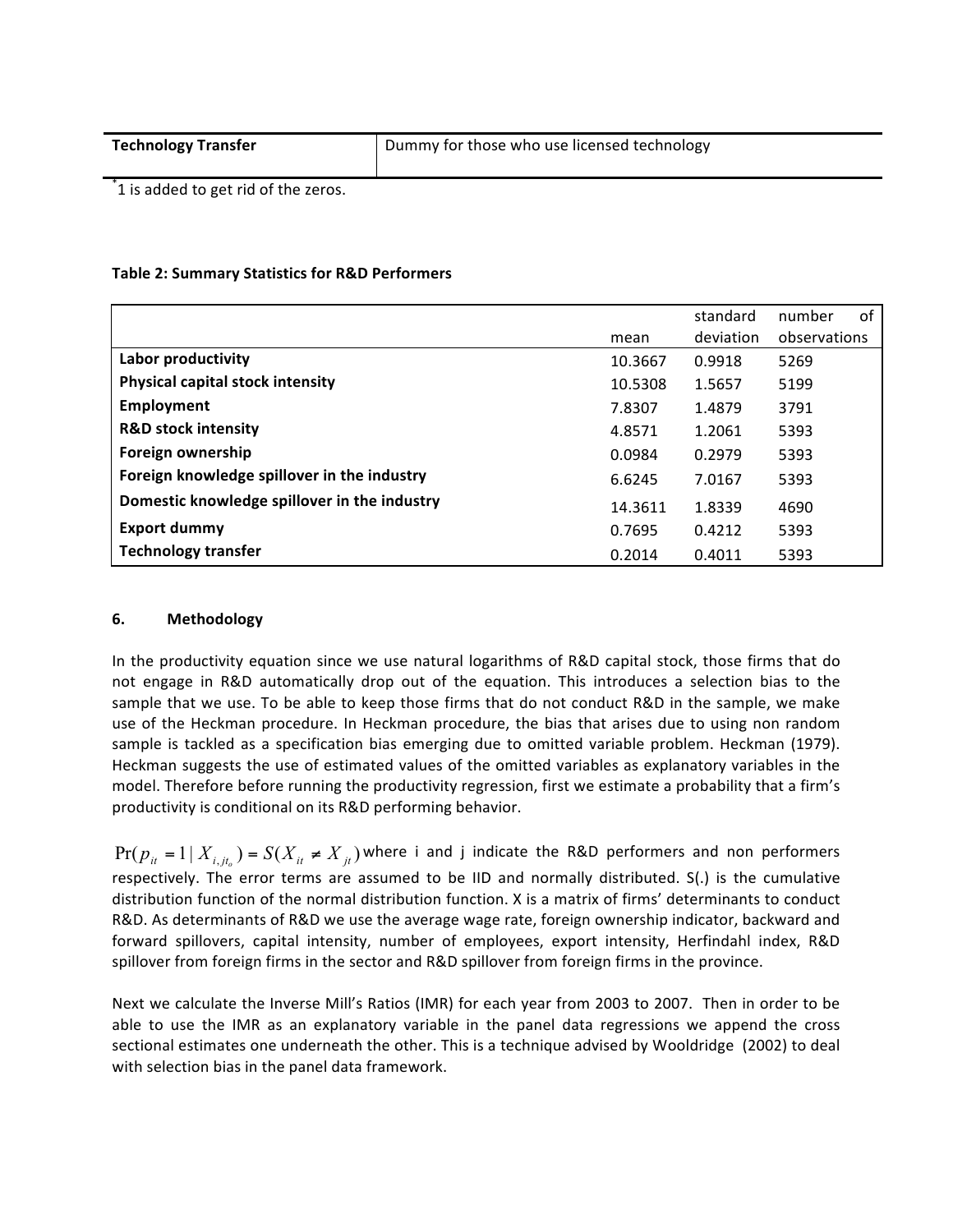Another way to approach the selection bias problem in panel data could be the use of a panel probit regression to generate the predicted probability of each firm to undertake R&D and then to compute the IMR based on the predicted probabilities. However, the problem with this technique is that with panel data, probit can be estimated only with random effects. This excludes the choice of a fixed effects regression at the second stage. As the aim here is to conduct both fixed and random effects approaches along with others to deal with endogeneity, the technique recommended by Wooldridge (2002) is preferred in this context.

Initially fixed effects and random effects models are estimated. Fixed effects deals with firm heterogeneity by transforming the data in a way that leaves all the unobserved characteristics such as management differences. The downside of fixed effects is the fact that it takes only the variation in the time dimension and disregards the one in the cross sectional. As our time dimension spans only 5 years, and as R&D investment is not an easily changing investment in time (Cincera Ravet 2008), fixed effects may have a hard time trying to analyze the variation of R&D stock. Poor results coming out of fixed effects estimation is not an uncommon finding as reported in the literature. Rather low fixed effects coefficient estimates or even insignificant estimates are reported by numerous studies. (Griliches and Mairesse 1984, Los and Verspagen 2000, Hall et. al. 2010) On the other hand random effects seem more likely to capture the cross sectional variation across the firms, but then again with random effects there is the assumption of no correlation of the error term with the explanatory variables or no omitted variable bias which may not hold as well.

Furthermore, since R&D is claimed to be an endogenous variable with respect to productivity, (Arvanitis Sturm 2008, Bednarek 2010, Parisi et. al 2006) a technique that deals with endogeneity is called for. The preferred method is system GMM (Hall and Mairesse 1995, Griffith et al. 2006) instead of the IV methodology as it is very difficult to find appropriate instruments for capital, R&D stock and labor letting alone the other explanatory variables. Furthermore Hall and Mairesse (1996) report that with system GMM the standard errors are much smaller as opposed to the ones obtained with IV estimation because system GMM uses more regressors than IV does. An important issue with system GMM is the determination of the endogenous, predetermined and exogenous variables. A review of the literature reveals that most researchers take physical capital, knowledge capital and labor as endogenous (Okada 2005, Aldieri et. al 2008), others take all firm level variables as endogenous (Griffith et. al 2006).On the other hand spillover variables are taken as exogenous because they are generated at the industry level and the assumption is the no single firm can affect the industry on its own.(Aiello and Cardamone 2008)

#### **7. Estimation Results**

 

Initally we run cross sectional probit estimations for each year from 2003 to 2007. From these probit regressions, we compute IMR for each year again. Then we generate one IMR for the panel data from these cross sectional predictions and use that in the productivity regressions.<sup>3</sup> Table 3 reports the results of the fixed and random effects regressions with the IMR variable produced in the prior regressions.

 $3$  As there are five cross sectional regressions we do not report the results here. However they can be provided by the authors upon request.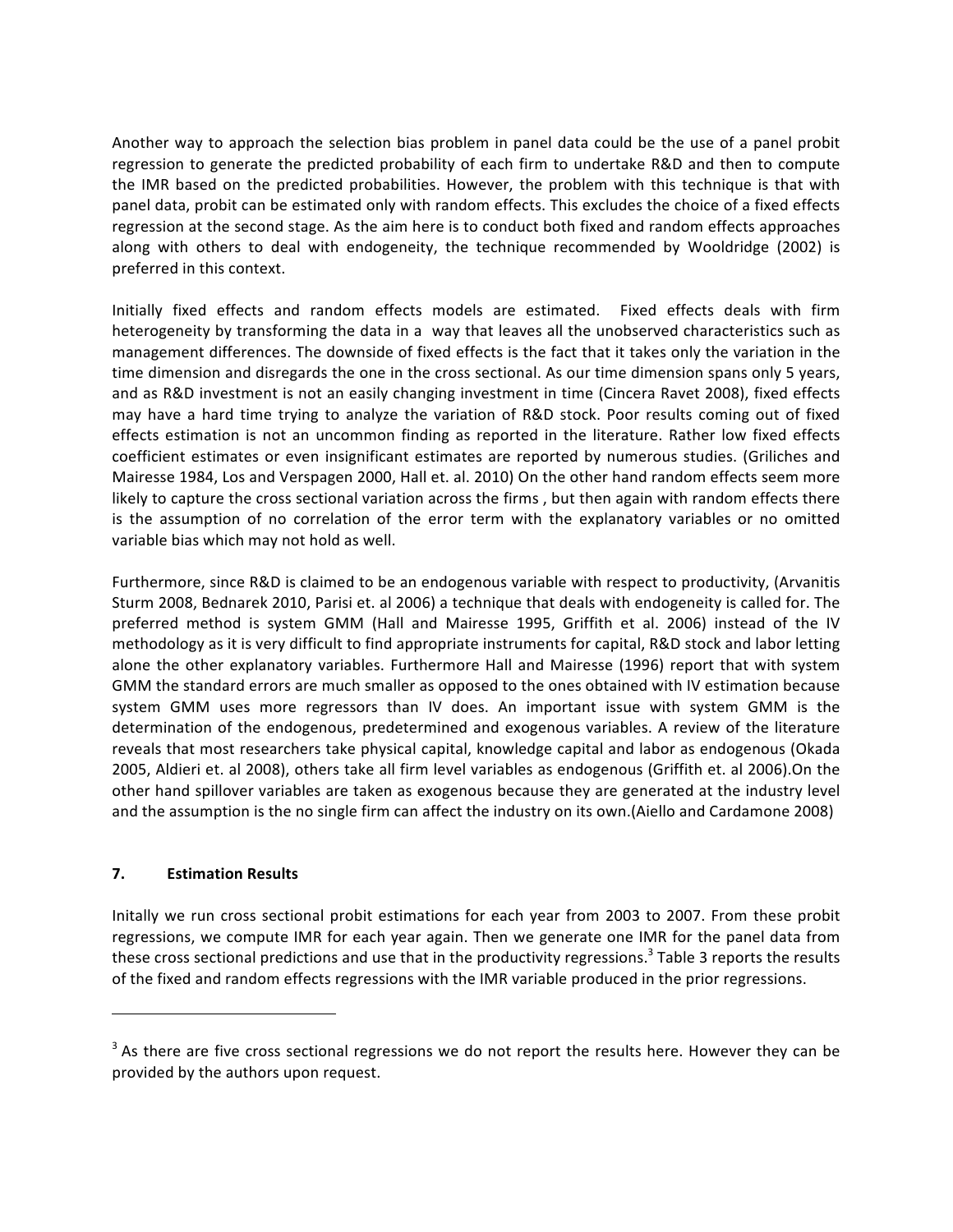| <b>VARIABLES</b>                               | <b>Fixed Effects</b> | <b>Random Effects</b> |
|------------------------------------------------|----------------------|-----------------------|
|                                                |                      |                       |
| Physical capital stock intensity               | $-0.0244$            | $0.167***$            |
|                                                | (0.0487)             | (0.0188)              |
| <b>R&amp;D stock intensity</b>                 | 0.0277               | $0.114***$            |
|                                                | (0.0458)             | (0.0189)              |
| <b>Returns to scale</b>                        | $-0.492***$          | $-0.148***$           |
|                                                | (0.0990)             | (0.0278)              |
| Foreign ownership                              | 0.0273               | $0.203***$            |
|                                                | (0.110)              | (0.0640)              |
| Lagged Knowledge spillover from foreign firms  | $-0.000814$          | $-0.00382$            |
|                                                | (0.00267)            | (0.00249)             |
| Lagged Knowledge spillover from domestic firms | 0.0181               | $-0.00760$            |
|                                                | (0.0293)             | (0.0148)              |
| <b>Exporting</b>                               | 0.0367               | $-0.00341$            |
|                                                | (0.0491)             | (0.0400)              |
| <b>Technology Transfer</b>                     | $-0.0420$            | $-0.0193$             |
|                                                | (0.0443)             | (0.0365)              |
| <b>IMR</b>                                     | $-0.520***$          | $-1.019***$           |
|                                                | (0.109)              | (0.0844)              |
| Constant                                       | $13.57***$           | $10.18***$            |
|                                                | (1.083)              | (0.504)               |
|                                                |                      |                       |
| <b>Observations</b>                            | 2136                 | 2136                  |
| <b>R-squared</b>                               | 0.077                |                       |
| <b>Number of firms</b>                         | 766                  | 766                   |
| P value of the Hausman statistic               | 0.0000               |                       |

#### **Table 3: Fixed and Random Effects Regressions**

Robust standard errors in parentheses \*\*\*  $p<0.01$ , \*\*  $p<0.05$ , \*  $p<0.1$ 

Two digit industry dummies and time dummies included.

In the first column of Table 3 where the fixed effects results are presented, only two variables are significant, the returns to scale and the IMR. The Hausman test favors the results of the fixed effects regression; therefore we do not discuss the results from the random effects regression, although a number of variables emerge as significant there. In this estimation, all firms, whether they are in high technology, medium technology or low technology is included. To differentiate industrial differences we employ two digit (NACE) industry dummies again. However in the literature, it is stated that high and medium technology sectors have a better chance than low technology sectors in terms of conducting R&D and observing the effects on productivity.(Kemme et. al 2009) In our case, the ratio of low technology firms to all firms conducting R&D is not low. In Table 4 we see that on the average the ratio of low technology firms to all R&D performers change between 0.28 and 0.37. Therefore it makes sense to consider only the high and medium technology firms to see the impact of R&D on productivity. In table 5 we include only the high and medium technology firms in the regressions.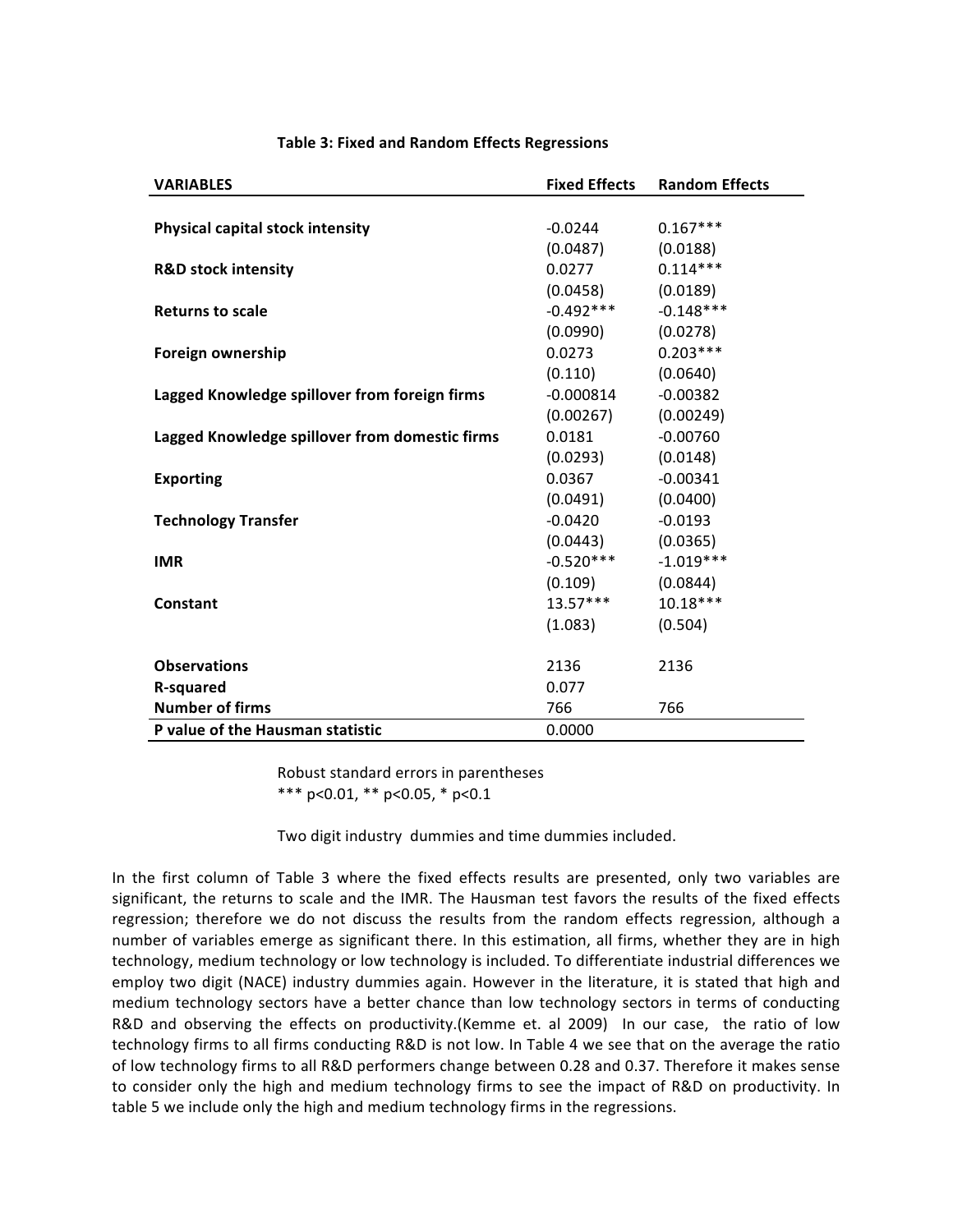## Table 4 **Ratio of Low Tech firms to all R&D performing firms** Number of low tech firms  $458$   $419$   $425$   $288$   $214$ Number of high and medium tech firms 769 814 806 655 545 1227 1233 1231 943 759 Ratio of Low tech firms to all R&D performers 0.37 0.34 0.35 0.31 0.28

.

#### Table 5: Fixed and Random Effects results for High and Medium Technology Firms Only

| <b>VARIABLES</b>                               | <b>Fixed Effects</b> | <b>Random Effects</b> |
|------------------------------------------------|----------------------|-----------------------|
|                                                |                      |                       |
| Physical capital stock intensity               | $-0.0170$            | $0.175***$            |
|                                                | (0.0553)             | (0.0196)              |
| <b>R&amp;D stock intensity</b>                 | $-0.0187$            | $0.118***$            |
|                                                | (0.0527)             | (0.0216)              |
| <b>Returns to scale</b>                        | $-0.554***$          | $-0.139***$           |
|                                                | (0.108)              | (0.0304)              |
| Foreign ownership                              | 0.0729               | $0.211***$            |
|                                                | (0.137)              | (0.0702)              |
| Lagged Knowledge spillover from foreign firms  | $-0.00332$           | $-0.00494*$           |
|                                                | (0.00330)            | (0.00290)             |
| Lagged Knowledge spillover from domestic firms | 0.0201               | $-0.00183$            |
|                                                | (0.0402)             | (0.0156)              |
| <b>Exporting</b>                               | 0.00231              | $-0.0401$             |
|                                                | (0.0560)             | (0.0432)              |
| <b>Technology transfer</b>                     | $-0.0607$            | $-0.0271$             |
|                                                | (0.0490)             | (0.0395)              |
| <b>IMR</b>                                     | $-0.495***$          | $-0.980***$           |
|                                                | (0.121)              | (0.0913)              |
| Constant                                       | $13.93***$           | $\Omega$              |
|                                                | (1.233)              | (0)                   |
|                                                |                      |                       |
| <b>Observations</b>                            | 1567                 | 1567                  |
| R-squared                                      | 0.075                |                       |
| <b>Number of firm</b>                          | 546                  | 546                   |
| P value of the Hausman statistic               | 0.1870               |                       |

Robust standard errors in parentheses \*\*\*  $p<0.01$ , \*\*  $p<0.05$ , \*  $p<0.1$ Two digit industry dummies and time dummies included

When only the high and medium technology firms are included in the estimation, the Hausman test favors the results of the random effects regression. In the literature most of the time fixed effects results are reported, however, there are studies that prefer the random effects results over the fixed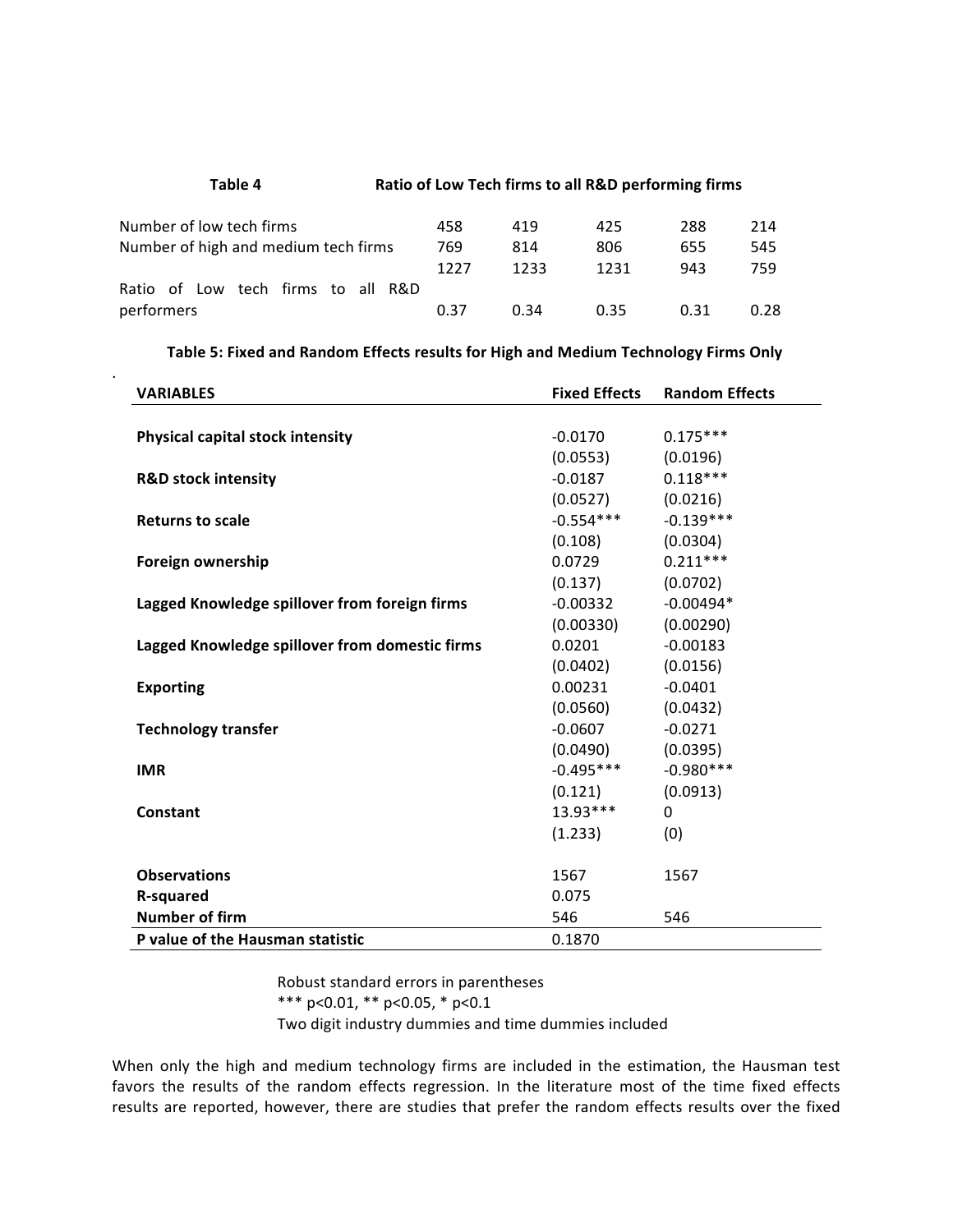effects ones. (Ortega-Argiles et. al 2009) In Table 3, both the fixed and the random effects results are listed. In the first column where fixed effects results are presented, none of the coefficients turn out significant except for returns to scale and IMR. However in the second column, the random effects results indicate that physical capital stock, R&D capital stock and foreign ownership variables all have highly significant coefficients at 1% level. The knowledge spillover variable from foreign firms has a negative coefficient which is significant at the 10% level. Returns to scale and IMR are also highly significant but their signs are negative. The elasticity of R&D capital stock at 0.118 is in line with those in the literature. In a literature review article Wieser 2005 reports R&D elasticities are found in the range from 0.03 to 0.38. 

Physical capital stock also has a highly significant positive impact on labor productivity. As a matter of fact the elasticity of physical capital stock is higher than the elasticity of R&D capital stock. However, in terms of magnitude, foreign ownership has the highest impact on labor productivity. Hence, ceteris paribus, foreign firms with a controlling interest of 10% or higher have 20% higher productivity than domestic ones. This is a result also supported by the literature. (Kemme et.al. 2009)

The negative knowledge spillover from foreign firms is a surprising result as one expects this variable to have a positive effect. However, as Aitken and Harrison 99 suggest this variable may be capturing the market stealing effect of foreign firms. Since foreign firms also bring along competition, this effect may dominate the positive knowledge spillover effect. Particularly inefficient domestic firms may lose market share to the foreign firms and this may be reflected in their productivity.( Kemme et.al. 2009)

The significantly negative returns to scale variable is an outcome that has been found in the literature as well.(Griliches and Mairesse 1984, Los and Verspagen 2000, Cincera and Ravet 2010) One reason for this result is stated as measurement errors in the labor and capital variables, while another one is simultaneity.

Even though the fixed effects results are not favored by the Hausman test, if we compare the differences between the fixed effects and random effects coefficients, we see that the random effects coefficients are higher than their fixed effects counterparts. This is a situation that has been frequently reported in the literature. Mairesse and Sassenou (1991) and Griliches and Mairesse (1984) report that time series results are much smaller or even insignificant than the results of the cross section regressions. They claim this may be attributable to collinearity of R&D and physical capital stock in time. However, once again simultaneity of independent variables and productivity emerges as another problem causing the discrepancy between fixed and random effects estimates. To address the simultaneity bias, one of the proposed methodologies is application of system GMM technique, which is what is presented in table 6.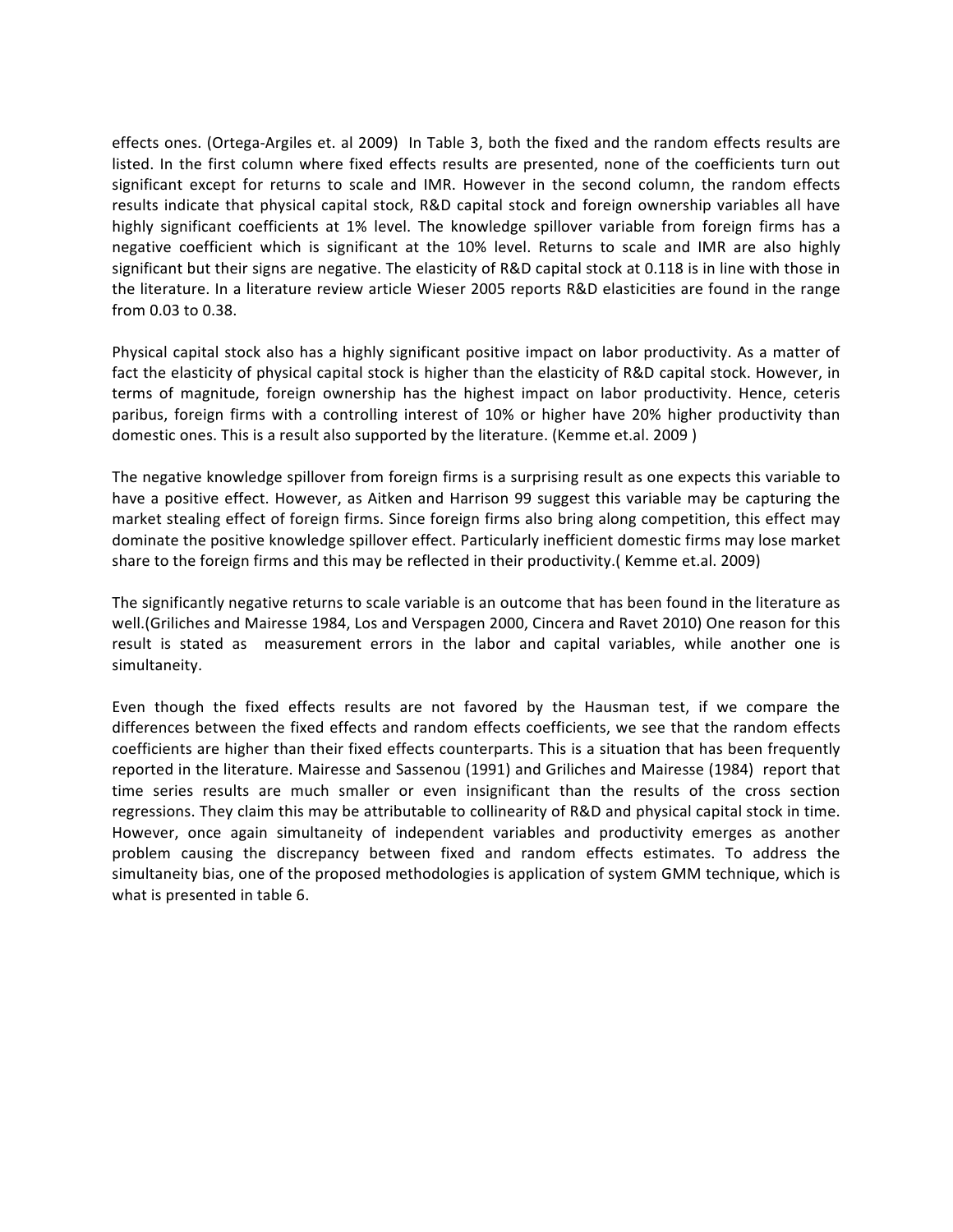#### **Table 6: System GMM result.**

| <b>VARIABLES</b>                              |            |  |
|-----------------------------------------------|------------|--|
|                                               |            |  |
| Physical capital stock intensity              | 0.0723     |  |
|                                               | (0.0644)   |  |
| R&D stock intensity                           | $0.177**$  |  |
|                                               | (0.0868)   |  |
| Returns to scale                              | $-0.268$   |  |
|                                               | (0.219)    |  |
| Knowledge spillover from foreign firms        | $-0.0141*$ |  |
|                                               | (0.00833)  |  |
| Knowledge spillover from domestic firms       | 0.00767    |  |
|                                               | (0.0247)   |  |
| Exporting                                     | $-0.0106$  |  |
|                                               | (0.237)    |  |
| Technology transfer                           | $0.365*$   |  |
|                                               | (0.208)    |  |
| <b>IMR</b>                                    | $-1.843**$ |  |
|                                               | (0.877)    |  |
| Constant                                      | 11.91***   |  |
|                                               | (2.860)    |  |
|                                               |            |  |
| Observations                                  | 3233       |  |
| Number of firms                               | 739        |  |
| P value of second degree autocorrelation test | 0.325      |  |
| P value of the Hansen test                    | 0.355      |  |
| Robust standard errors in parentheses         |            |  |
| $\frac{1}{2}$                                 |            |  |

\*\*\*  $p<0.01$ , \*\*  $p<0.05$ , \*  $p<0.1$ 

Two digit industry dummies and year dummies included.

In the system GMM application, one important factor to consider is the use of healthy lags as instruments. However, if there are many missing values in the data as is the case with our R&D capital stock variable, one suffers from poor instruments and autocorrelation of degree two problems. In order to deal with this issue, following the literature (Griffith and Webster 2004), we impute the R&D capital stock variable with its previous lag. Then again following the literature we assume physical and R&D capital stocks and labor as endogenous (Okada 2005, Aldieri et. al 2008, Griffith et. al 2006). We also take foreign ownership as endogenous since foreign firms are claimed to acquire highly productivity firms in the first place. (Dillig-Hansen et. al 1999, Kemme et. al 2009) Exporting firms and technology transferring firms also are found to have higher productivity and in return their productivity impacts higher exports and increased use of licensing (Wei and Liu 2006, Loof 2009). Therefore both exporting and technology transfer variables are taken as endogenous. As far as the spillovers are concerned, we follow the literature to assume they are strictly exogenous because these are industry level variables and firms can not be large enough to affect the industry on their own.(Aiello and Cardamone 2008)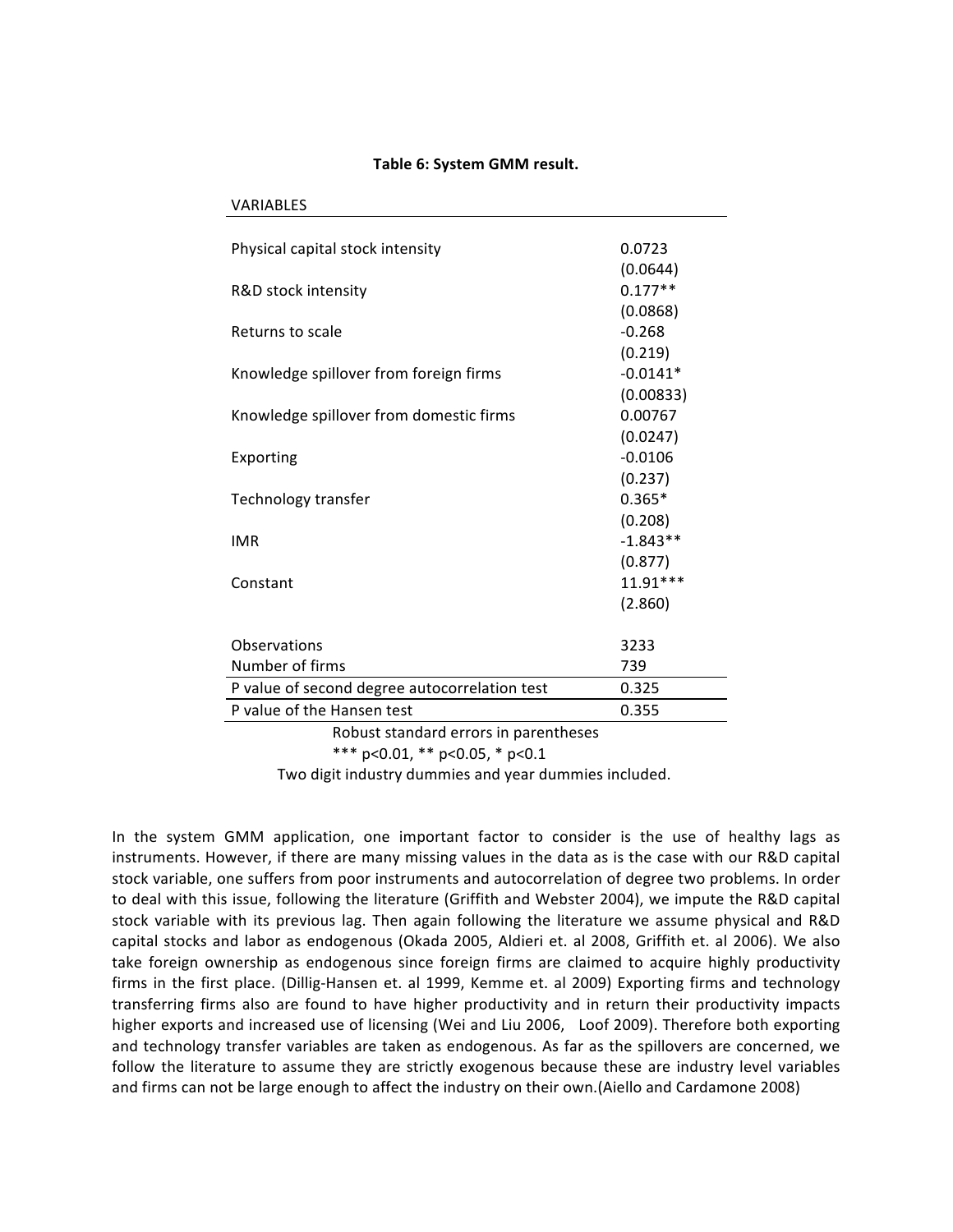When we interpret the system GMM results in Table 6, we pay attention to two tests in particular. The second degree autocorrelation test and the Hansen test. The null hypothesis in the autocorrelation test is there is no autocorrelation and the null of the Hansen test is that the instruments are valid. Therefore in order to pass these tests, one has to have high p values. In our case, as presented in Table 6, our results are free from both second degree autocorrelation and poor instruments problem. The system GMM application reveals in Table 6 that capital stock and R&D capital stock have positive and significant effects on labor productivity. The R&D elasticity however increases to 0.177 which is larger than 0.118 in the random effects regression disregarding the simultaneity bias. The magnitude of the capital stock variable falls to 0.07, and loses its significance. Spillovers from foreign R&D performers have a significantly negative effect on labor productivity. This variable may be capturing the 'market stealing' effect of foreign firms in the market because foreign firms' market share increase causes a decrease in domestic ones, which shows as their output decreases. Such a fall in output is translated into lower productivity. However as the technology transfer variable indicates, those firms that use license also have higher labor productivity and this is a significant effect. Another significant effect is the one with the IMR. The significance of IMR indicates that there is indeed a selection bias that needs to be accounted for while studying the impact of R&D on productivity.

#### **8. Conclusion**

In this paper we study the impact of R&D on labor productivity in Turkey. To that end, we make use of a framework most of the firm level literature prefers, an extended Cobb Douglas production function. Making use of the Structural Business Survey from the Turkish Institute of Statistics, we use firm level data that spans a five year period from 2003 to 2007.

Our estimates of R&D capital stock elasticity yields 0.18, which falls within the range of 0.03 to 0.38 as stated by Wieser (2005). However in addition to R&D capital, technology transfer emerges as another factor that has a significant positive impact on labor productivity. On the other hand, we find a negative spillover effect from the knowledge pool of foreign R&D performers in the industry. This could be attributable to a competition effect observed in the presence of foreign firms. When one studies the impact of R&D capital on productivity, naturally, one takes into account only R&D conducting firms. However as our results indicate, it is imperative take into account the non-random sample by applying methods that address selection bias.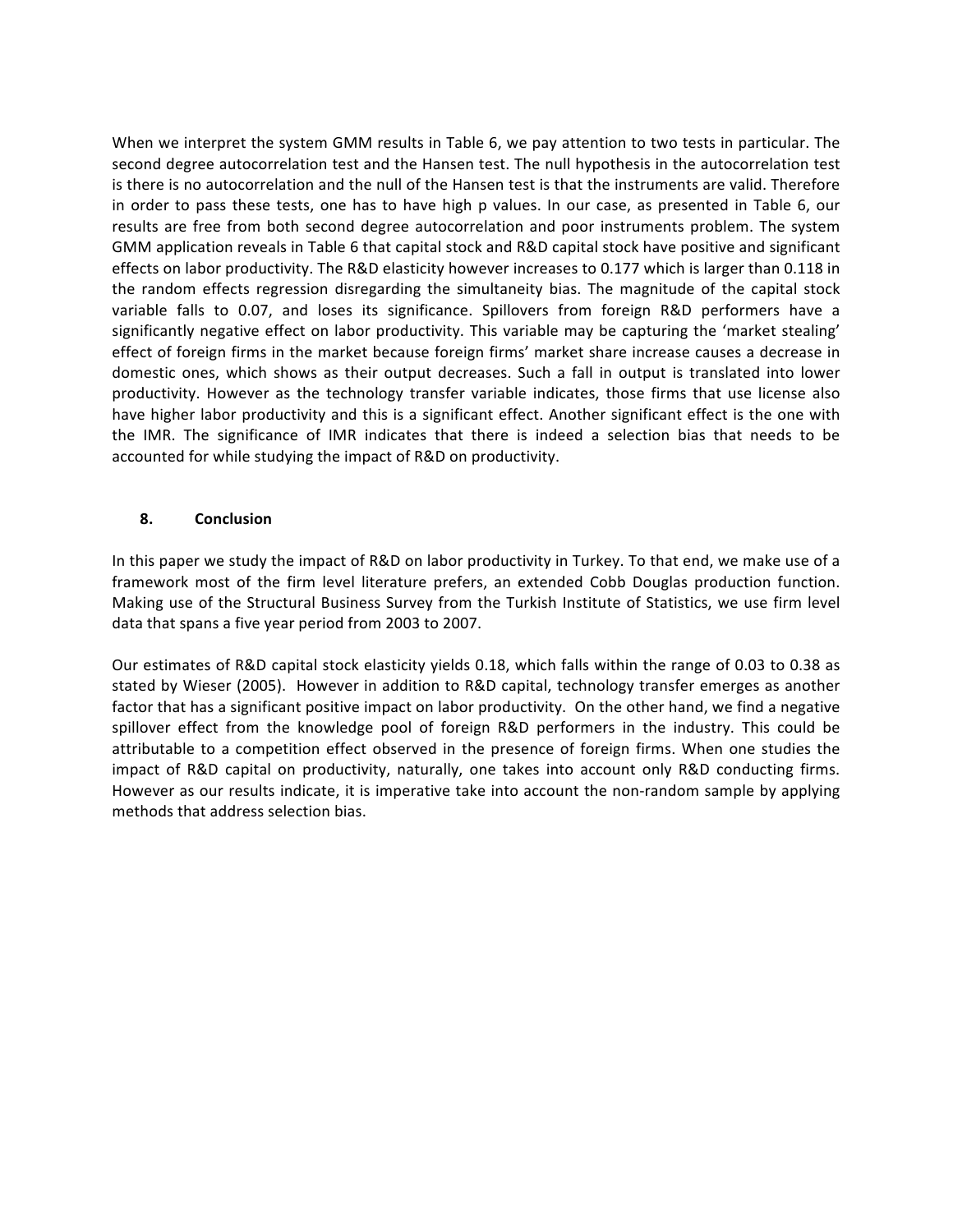#### **REFERENCES**

Aiello, F. and Cardamone, P. (2008) R&D spillovers and firms' performance in Italy *Empirical Economics* Springer, 34(1), pp.143-166.

Aiello, F. and P. Cardamone (2010) Regional Economic Divide and the Role of Technological Spillovers in Italy. Evidence From Microdata, Retrieved from: http://mpra.ub.uni-muenchen.de/22572/1/MPRA\_paper\_22572.pdf

Aitken, B. J., and A. E. Harrison (1999). "Do Domestic Firms Benefit from Direct Foreign Investment? Evidence from Venezuela." The American Economic Review 89 (3): 605–618.

Akpinar, A. (2001) Turkey's Experience with Bilateral Investment Treaties. Paper presented at the *OECD Investment Compact Regional Roundtable*, Dubrovnik, May 28-29.

Aldieri L. ,Cincera, M. Garofalo, A., Vinci C.P. (2008) Micro Evidence of the Effects of R&D on Labor Productivity for Large International R&D Firms, International Journal of Manpower, 29( 3):198-215)

Aldieri L. and Cincera, M. (2009) Geographic and technological R&D spillovers within the triad: micro evidence from US patents, *The Journal of Technology Transfer*, 34(2) pp. 196-211.

Banri, I., Yashiro, N., Xu, Z. Chen, X., Wakasugi, R., 2010, How Do Chinese Industries Benefit from FDI Spillovers? Retrived from:http://www.rieti.go.jp/jp/publications/dp/10e026.pdf

Barbosa, N., Faria, A.P. (2008) Technology Adoption: Does Labour Skill Matter? Evidence from Portuguese firm-level data *Empirica*, 35, pp.179-194.

Bednarek, Z. (2010) Does R&D Investment Depend on Ex-ante Productivity? Retrieved from: http://papers.ssrn.com/sol3/papers.cfm?abstract\_id=1695270

Belderbos, R., Ito, B. And Wakasugi, R. (2008) Intra-firm Technology Transfer and R&D in Foreign Affiliates: Substitutes or Complements? Evidence from Japanese Multinational Firms, UNU-Merit Working **Paper** Series, #2008-045. Retrieved from. http://www.sciencedirect.com/science/article/B6WMC-4RSJDSK-1/2/d482ef160a69226954fed5cc13357623

Bernstein, J.I. and Mamuneas, T.P. (2006) R&D depreciation, stocks, user costs and productivity growth for US R&D intensive industries, *Structural Change and Economic Dynamics*, 17 (2006) 70–98.

Capron, H. and Cincera, M. (1998) Technological Competition, Economics Performance and Strategic Behavior of International Firms, Dulbea-Cert

Chudnovsky, D., L'opez, A., Pupato, G. (2006) Innovation and productivity in developing countries: A study of Argentine manufacturing firms' behavior (1992–2001), *Research Policy* 35: 266–288.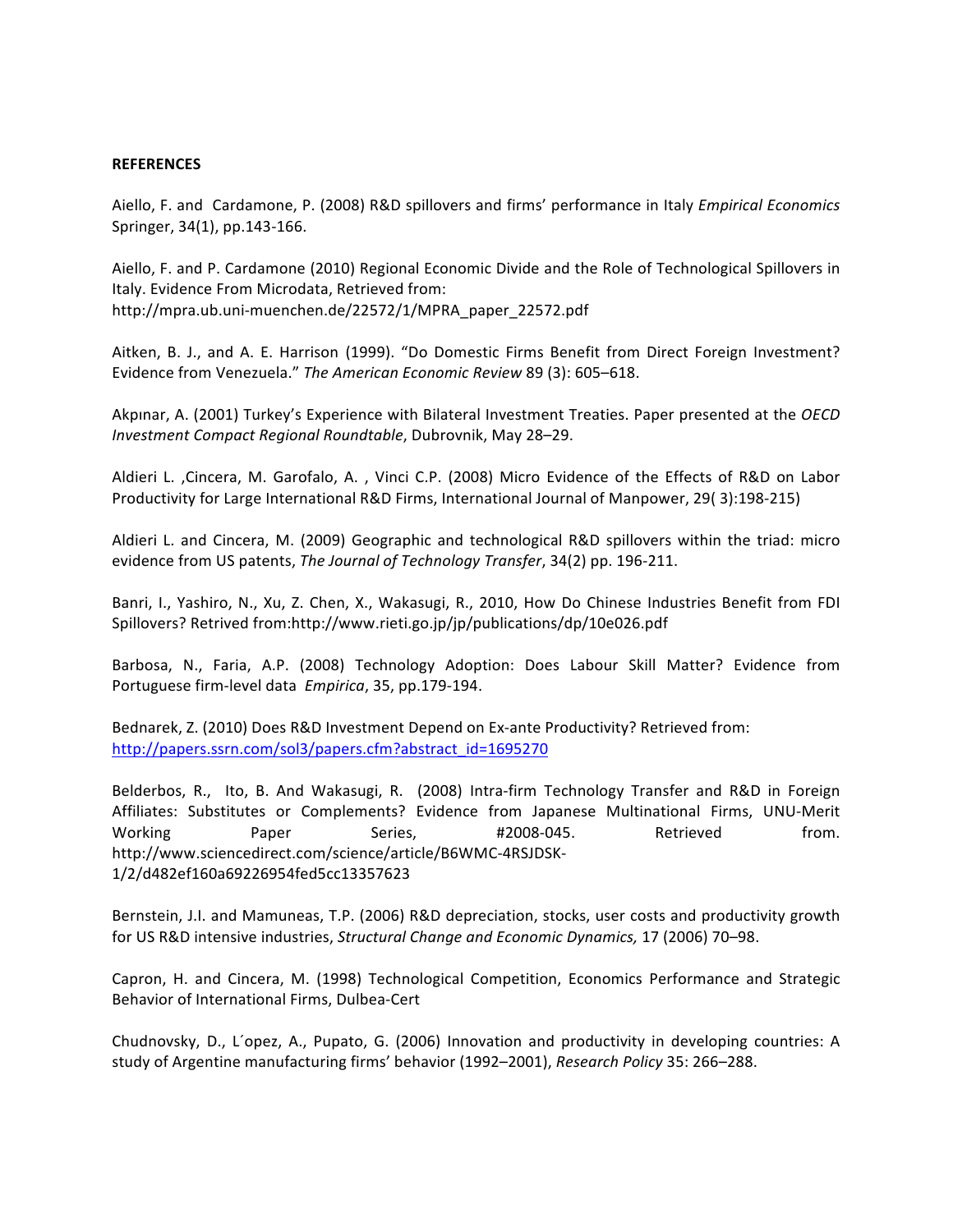Cincera, M. 2005, Firms' Productivity Growth and R&D Spillovers: An Analysis Of Alternative Technological Proximity Measures *Economics of Innovation and New Technology*, Vol. 14(8), November, pp. 657–682

Cohen, W. and D.A.Levinthal (1990) "Absorptive Capacity: A New Perspective on Learning and Innovation" *Administrative Science Quarterly* 35 (1), 128-52

Crépon, B., E. Duguet and J. Mairesse. 1998. Research, Innovation, and Productivity: an Econometric Analysis at the Firm Level. *Economics of Innovation and New Technology*, Vol. 7, No. 2, pp. 115 - 158.

Damijan, J., Knell, Majcen, Rojec (2003) The role of FDI, R&D accumulation and trade in transferring technology to transition countries: evidence from firm panel data for eight transition countries, Economic Systems 27 (2003) 189-204.

Dilling-Hansen, M., Eriksson, T., Madsen, E.S. and Smith,V. (1999) The Impact of R&D on Productivity: Evidence from Danish Manufacturing Firms. Retrieved from: http://www.afsk.au.dk/ftp/workingpapers/wp99-1.pdf

Griffiths, W. and Webster, E. (2004) The Determinants of Research and Development and Intellectual Property Usage among Australian Companies, 1989 to 2002, Retrieved from: http://ideas.repec.org/p/iae/iaewps/wp2004n27.html

Griffith, R. Harrison, R. and Van Reenen, J. (2006) How Special is the Special Relationship ? Using the Impact of U.S. R&D Spillovers on U.K. Firms as a Test of Technology Sourcing. The American Economic Review, vol. 96, No 5. pp. 1858-1875.

Griliches, Z., and J. Mairesse (1984), Productivity and R&D At the Firm Level, in *R&D, Patents, and Productivity*, Ed. By Z. Griliches. Chicago, Ill.: Chicago University Press, 339-374.

Griliches, Z., and J. Mairesse (1990), R&D and Productivity Growth: Comparing Japanese and U. S. Manufacturing Firms, in *Productivity Growth in Japan and the United States*, Ed. By C. R. Hulten. Chicago: Chicago University Press, 317-340.

Haddad, M. and A. E. Harrison, (1993) Are there positive spillovers from direct foreign investment? Evidence from panel data for Morocco. Journal of Development Economics, **42**, 51–74.

Hall, B.H., Mairesse, J.,( 1995). Exploring the Relationship between R&S and Productivity in French Manufacturing Firms. *J. Econometrics*. 65, 265-293.

Hall, B., Mairesse, J. and Mohnen, P. (2010) Measuring the Returns to R&D. Retrieved from: http://www.nber.org/papers/w15622.pdf

Haskel, J. E., S. C. Pereira, and M. J. Slaughter (2007). "Does Inward Foreign Direct Investment Boost the Productivity of Domestic Firms?" The Review of Economics and Statistics 89(3): 482-496.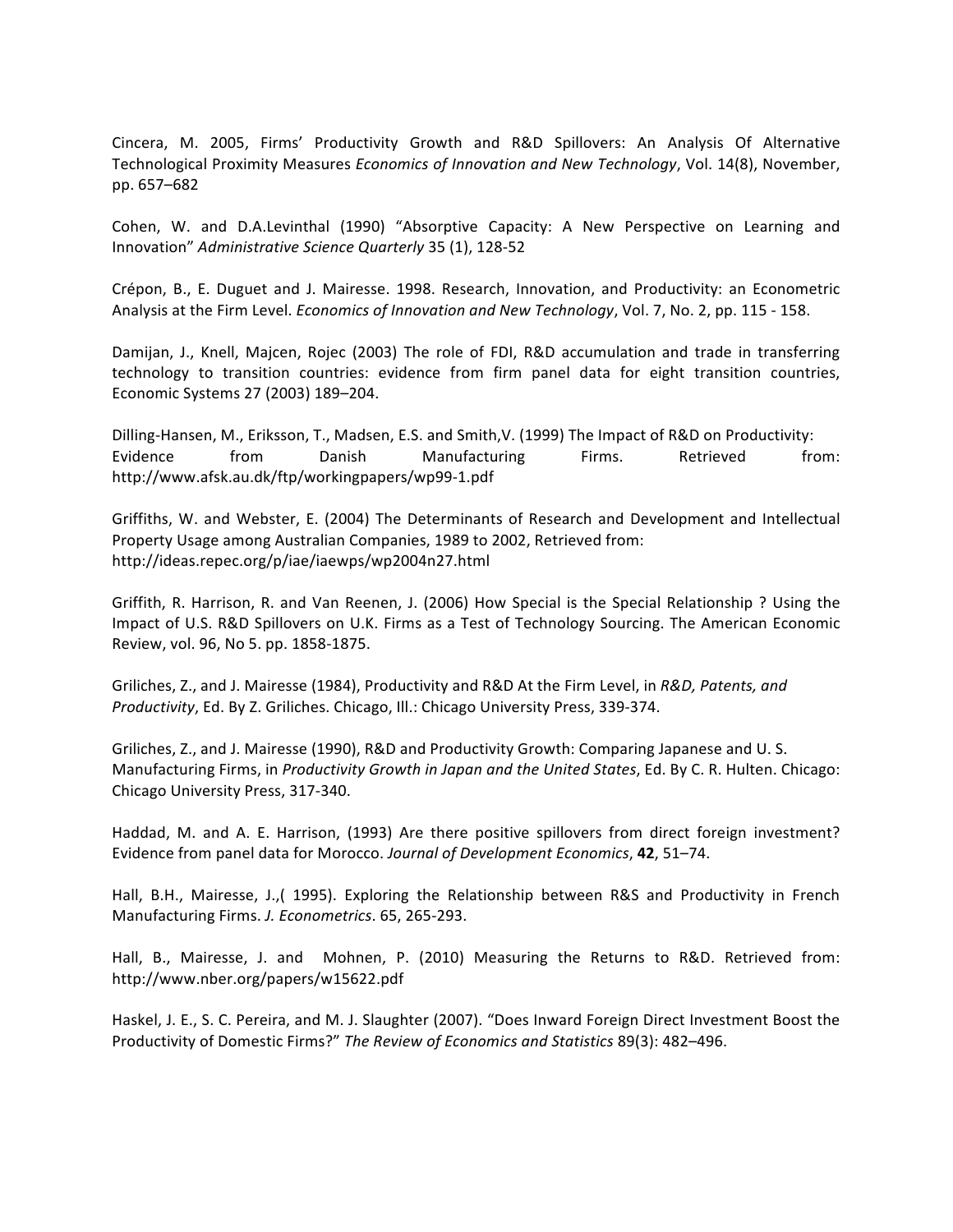Kathuria, V. (1998) Foreign Firms and Technology Transfer, Knowledge Spillovers to Indian Manufacturing Firms, The United Nations University, Institute for New Technologies, Discussion Paper Series, #9804.

Kemme, D.M., Lugovskyy, V., Mukherjee, Dç.(2009), Labor Mobility, Knowledge Transfer and Productivity Spillover: Evidence from Indian Firms, Retrieved from: http://www.stat.unipg.it/aissec2009/Documents/papers/CI2\_Kemme\_Lugovskyy\_Mukherjee.pdf

Kinoshita, Y. (2000) R&D and technology spillovers via FDI in the Czech manufacturing firms Retreived from: http://www.cepr.org/meets/wkcn/7/745/papers/Kinoshita.pdf

Konings, J., (2000). The effects of foreign direct investment on domestic firms: Evidence from firm level panel data in emerging economies.CEPR Discussion Paper No. 2586. Retrieved from: http://www.wdi.umich.edu/files/Publications/WorkingPapers/wp344.pdf

Lenger, A. and TAymaz, E. (2006) To Innovate or to Transfer, A study on Spillovers and foreign firms in Turkey, Journal of Evolutionary Economics, 16, 137-153.

Lööf, H. (2009) Multinational enterprises and innovation: firm level evidence on spillover via R&D collaboration, Journal of Evolutionary Economics, 19:41-71. DOI 10.1007/s00191-008-0103-y.

Luintel, K.B., Khan, M. and Theodoridis, K. (2010) How Robust is the R&D-Productivity relationship? *Evidence from OECD Countries,*  Cardiff Economics Working Papers E2010/7. Retrieved from: http://www.cardiff.ac.uk/carbs/econ/workingpapers/papers/E2010\_7.pdf

Mairesse, J and Mohnen, P. (2003) R&D and Productivity: A Reexamination In Light Of The Innovation Surveys. The contraction of the contraction of  $\blacksquare$  Retrieved the contraction of the from: http://www.druid.dk/conferences/summer2003/papers/MAIRESSE\_MOHNEN.pdf

Mairesse, J. and Sassenou (1991) R&D and productivity: A survey of econometric studies at the firm level. *STI Review* (Paris: OECD) 8:9-43.

Mohnen P., 1996, R&D externalities and productivity growth, *STI Review*, 18, OECD, Paris, pp. 39-66.

OECD (1993) Frascati Manual, Paris.

Okada (2005) Competition and productivity in Japanese manufacturing industries, J. Japanese Int. Economies 19 (2005) 586-616

Ortega-Argilés, R. Piva , M. Potters, L. and Vivarelli M(2009) Is Corporate Investment in R&D Sectors More Effective? Working Paper retrieved from: http://ideas.repec.org/p/ctc/serie2/dises0955.html

Piga, C. and Vivarelli M. (2003) Sample Selection in Estimating the Determinants of Cooperative R&D, *Applied Economics Letters*, 10, 243-246.

Ravenscraft, D. J., and F. M. Scherer (1982), The Lag Structure of Returns to Research and Development. *Applied Economics* 14, 603-620.